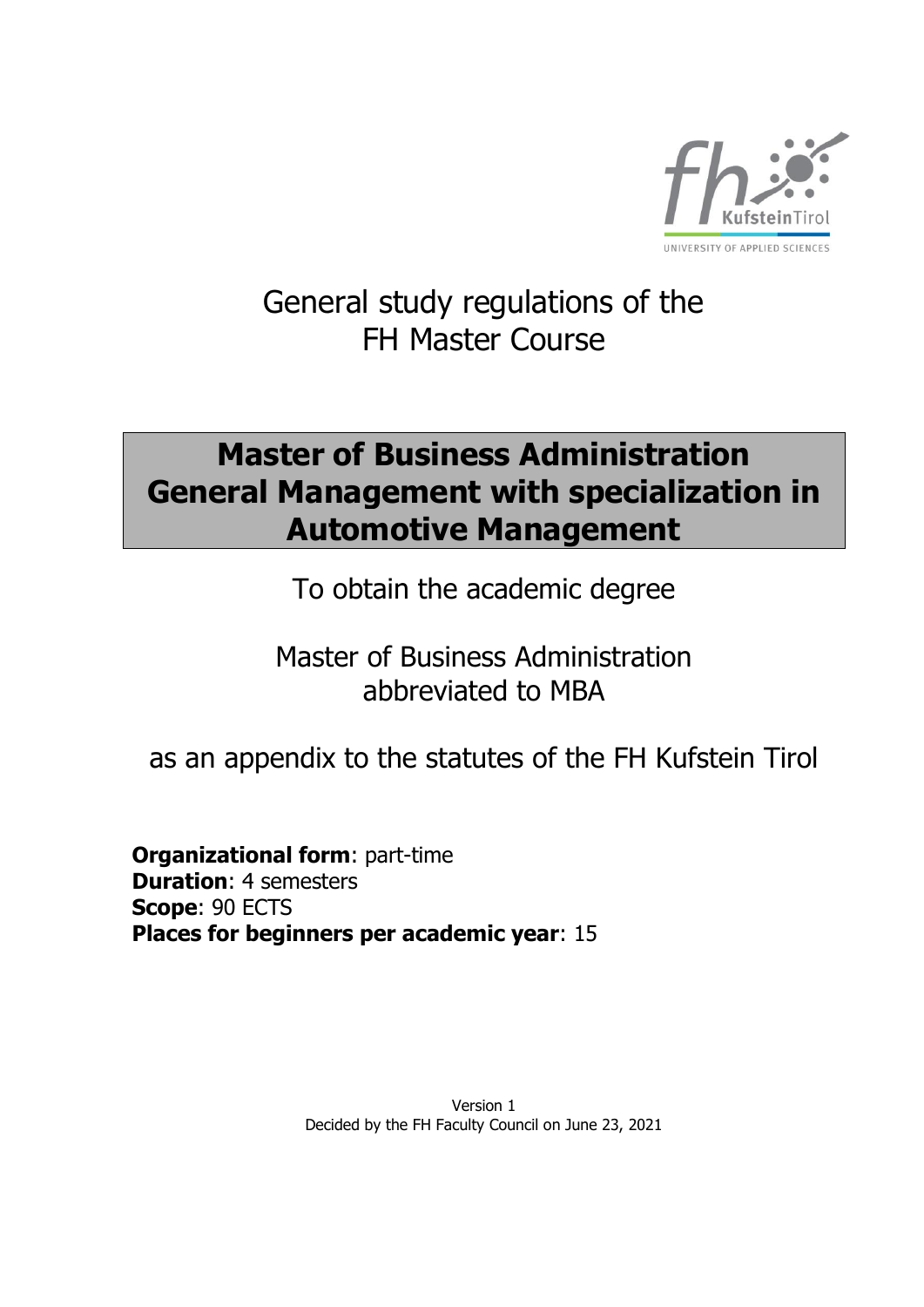

# **Content**

| 1.1           |  |
|---------------|--|
| 1.2           |  |
|               |  |
| 2.1           |  |
| $2.2^{\circ}$ |  |
| 2.3           |  |
| 2.4.          |  |
| 2.5           |  |
|               |  |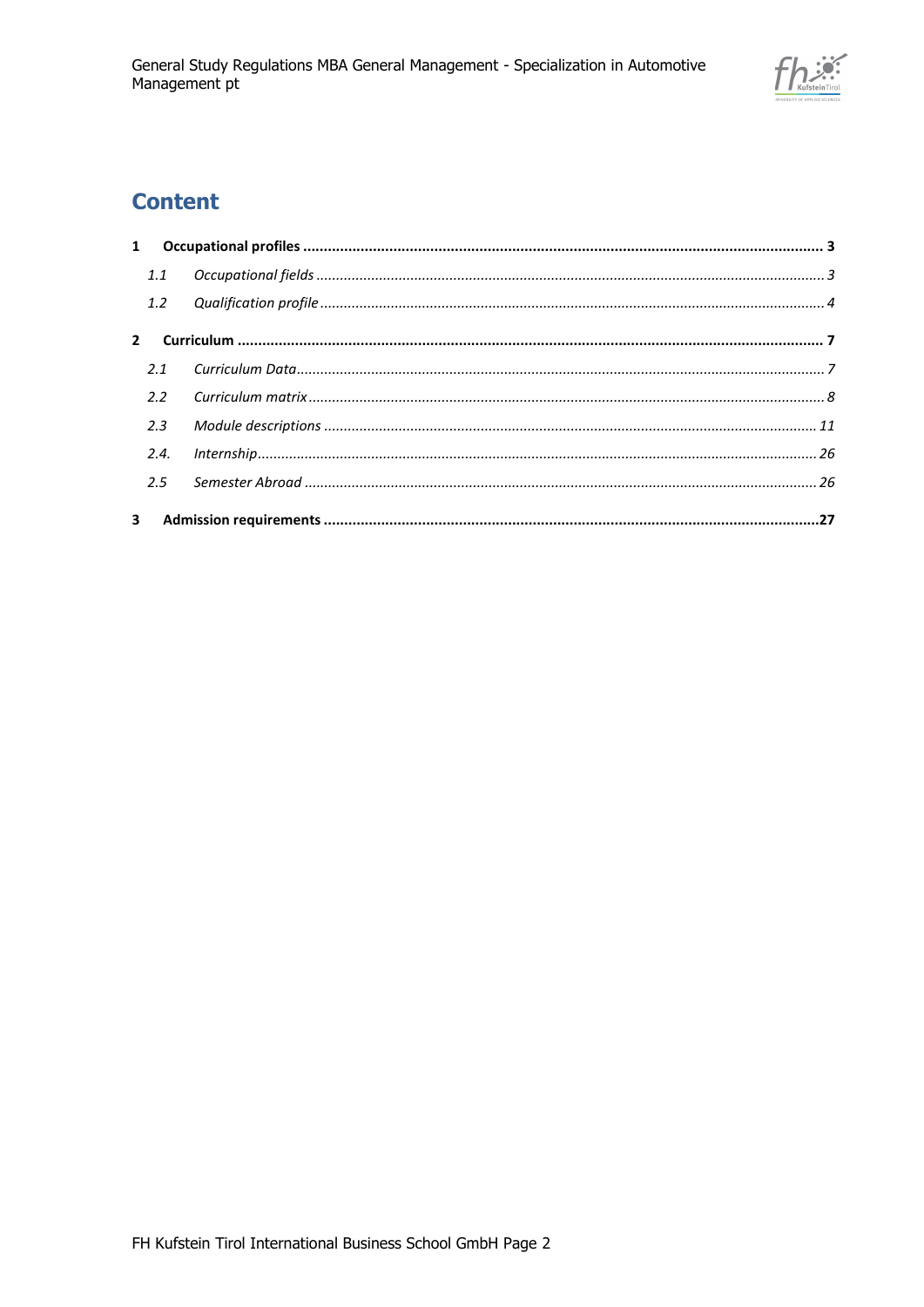

# <span id="page-2-0"></span>**1 OCCUPATIONAL PROFILES**

### <span id="page-2-1"></span>**1.1 Occupational fields**

The MBA General Management with specializations is aimed at future managers or managers already in positions of responsibility in the industries and areas offered.

Graduates with a focus on Marketing 4.0 also qualify for a leadership and management position with a specialization in the field of marketing. This can be at agency level, as Creative Director, or at corporate level e.g. Head of Marketing, or Brand Management with leadership responsibility.

The interdisciplinary and generalist basic business training results in fields of activity for all industries in the leadership area of general management (including personnel management, quality management, controlling, marketing and financial management, employee leadership, etc.). Thus, the assumption of these functions as a field of activity remains identical for all majors and is equipped with the specifics and impact relationships of the respective industry and specialty through the specialization modules.

The MBA General Management program is aimed on the one hand at people who have already reached a higher professional level in the course of their career development and wish to consolidate the necessary management knowledge here, and on the other hand at those who wish to further develop their professional career and aim for the next stage in their career. Importantly, the **MBA General Management** focuses on the target group of managers and enables them to perform the corresponding tasks.

The professional fields of activity differ here, particularly in the function related to career development and not necessarily in the industry.

### • **Middle Management/ Director**

- **■** HR Manager
- Head of Corporate Finance
- Marketing Manager
- Ouality Manager/Project Manager
- **Business Development Manager**
- Sales Manager

### • **Management / Management C-Level**

- in different industries according to the respective professional qualifications and previous experience
- COO (Chief Operating Officer)
- CFO (Chief Financial Officer)
- CMO (Chief Marketing Officer)
- CCO (Chief Compliance Officer)

A differentiated description with the presentation of the tasks in connection with the skills is illustrated under 1.2.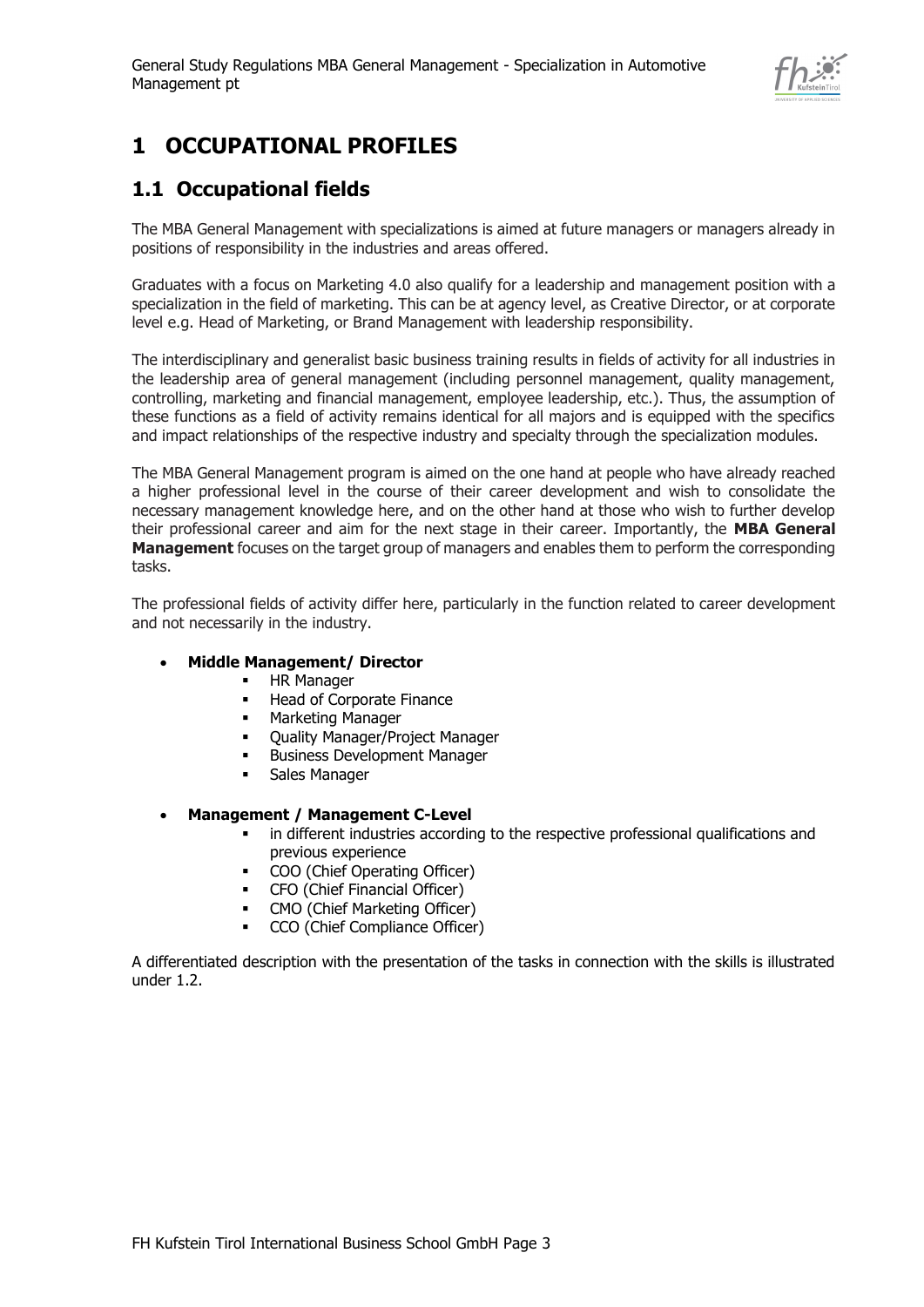

### <span id="page-3-0"></span>**1.2 Qualification profile**

The qualification aims and learning outcomes of the Master degree program Business Management correspond both to the academic and professional requirements of the NQR 7 and to *ISCED level 0413<sup>1</sup>* (International Standard Classification of Education). The contents conveyed qualify the graduates for the professional fields of activity mentioned in the previous chapters.

The profile of the course aims at management skills and leadership qualifications. To this end, the focus is on business skills (academic, professional skills) such as financing, investment and controlling, strategic management, but also the importance of human resource management. In addition, aspects of change management, personality development and innovation management such as interface skills (combination of technical with personal and social skills) are successively incorporated into the qualification profile.

The qualification profile therefore aims at the technical, economic, personnel and organizational responsibility, monitoring and further development of companies or organizations or organizational units and their offers.

The following table compares a selection of qualifications with the respective fields of activity. Regardless of the respective specialization, the professional field of activity is listed on a meta-level and the respective competence description is described in a management context.

| <b>Occupational field</b><br>of activity | <b>Task</b>                                                                                                                                                                                                                                                                                                                                                                                                                                                        | <b>Skill</b><br><b>Description</b>                                                                                                                                                                                                                                                                                                                                                                                                                                                                                                                                                                                                                          | <b>Skills</b><br>allocation                            |
|------------------------------------------|--------------------------------------------------------------------------------------------------------------------------------------------------------------------------------------------------------------------------------------------------------------------------------------------------------------------------------------------------------------------------------------------------------------------------------------------------------------------|-------------------------------------------------------------------------------------------------------------------------------------------------------------------------------------------------------------------------------------------------------------------------------------------------------------------------------------------------------------------------------------------------------------------------------------------------------------------------------------------------------------------------------------------------------------------------------------------------------------------------------------------------------------|--------------------------------------------------------|
| οf<br>Head<br>personnel<br>management    | of<br>Management<br>the<br>department<br>of<br>in<br>terms<br>personnel,<br>economic<br>and<br>technical<br>aspects, ensuring<br>responsible<br>for<br>quality,<br>personnel search and selection,<br>personnel management as well<br>as development and systematic<br>support of executives and<br>advice on personnel recruiting,<br>employer branding, payroll<br>accounting, salary policy and<br>management issues, as well as<br>organizational development. | the<br>connections<br>Know<br>between personnel work and<br>strategic<br>corporate<br>development and can apply<br>appropriate concepts here.<br>Can apply aspects of work,<br>business and organizational<br>psychology to leadership and<br>implement them in sub-<br>diversity,<br>areas: e.g.<br>in<br>particular the profile mix of<br>employees,<br>organizational<br>culture,<br>fluctuation,<br>occupational<br>health<br>and<br>safety. Know the goals and<br>subject areas of personnel<br>monitoring. know the co-<br>determination<br>and<br>participation rights of the<br>works council, MAV and their<br>influence on concepts and<br>tools. | professional-<br>academic<br>personal<br>and<br>social |
| Head of Monitoring                       | Commercial management of<br>the<br>institution,<br>close<br>cooperation with the head<br>office, reporting, disciplinary<br>management of<br>the<br>staff,<br>ongoing organizational<br>and<br>with<br>improvement<br>process<br>regard to monitoring tools, first<br>point of contact for financial<br>matters, negotiations with cost<br>unit                                                                                                                    | Master<br>strategic<br>and<br>operational monitoring. know<br>the reporting system and are<br>able to build one.<br>Management of projects for<br>business process<br>analysis<br>modeling,<br>and<br>e.g.<br>in.<br>connection with finance and<br>monitoring processes (fast<br>close, harmonization<br>and<br>improvement<br>of<br>internal<br>reporting<br>structures,<br>planning<br>budgeting,<br>and<br>etc.).                                                                                                                                                                                                                                       | professional-<br>academic                              |

<sup>1</sup> *0413 Management and administration Management and administration is the study of planning, directing and operating the functions and activities of organizations and institutions. Programs in management also including administration, economics, finance etc. are included here if emphasis is given to management and administration.*

-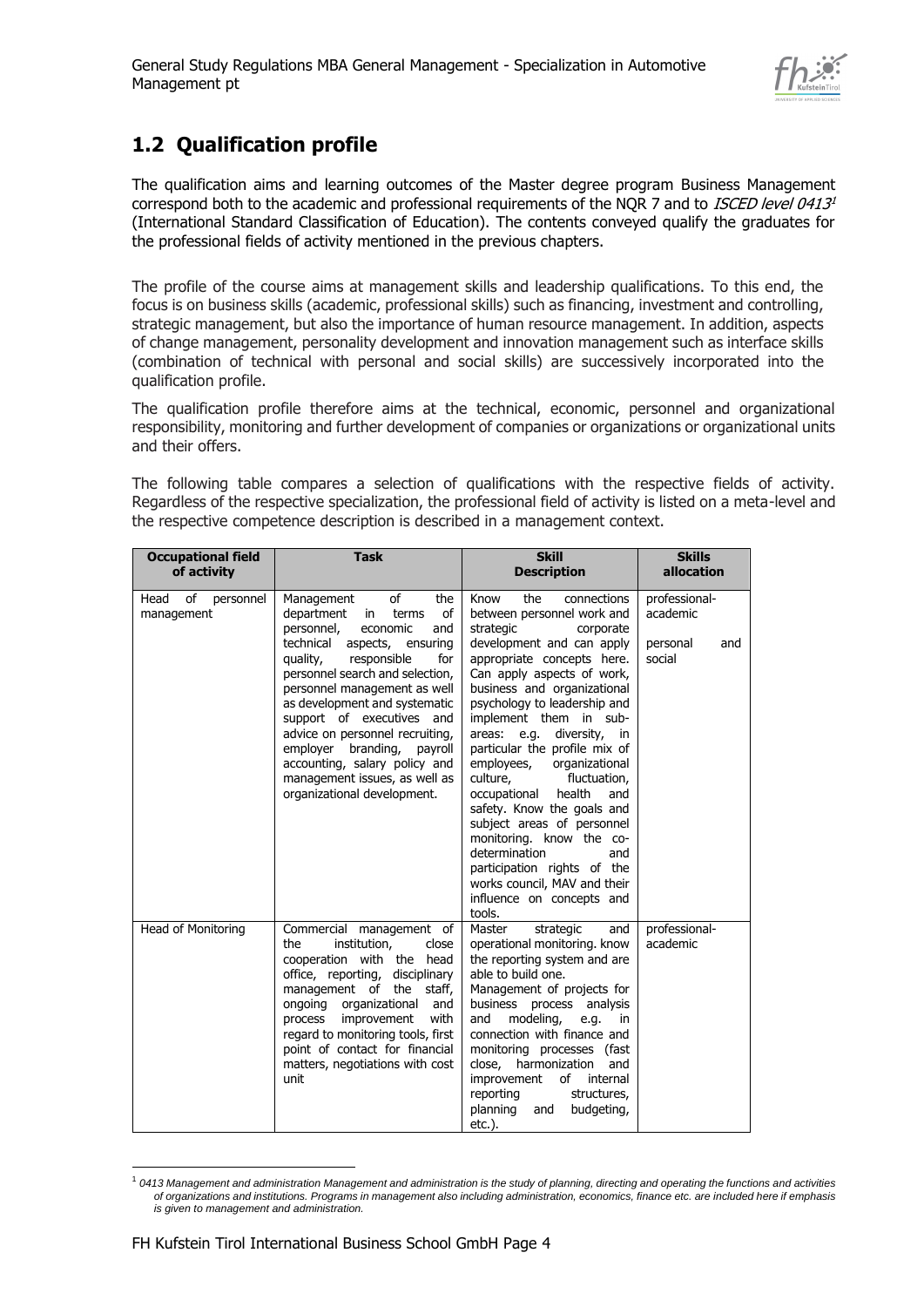

| Head of Marketing and<br><b>Sales</b> | Responsible for creating the<br>marketing<br>strategy<br>and<br>positioning the product range<br>and new developments on the<br>market,<br>defines product innovations<br>and works on strategic product<br>and marketing planning,<br>analyzes<br>the<br>competition,<br>innovations,<br>market<br>the<br>situation<br>and<br>market<br>development                                                                                                                                                                                                                                                                                                             | Masters the creation<br>of<br>strategies,<br>communication<br>and<br>negotiation skills, as well as<br>moderation techniques. They<br>are also familiar with the<br>tools of digital marketing and<br>can apply and use them. Are<br>familiar with the disciplinary<br>management of a team.                                                                                            | professional-<br>academic                              |
|---------------------------------------|------------------------------------------------------------------------------------------------------------------------------------------------------------------------------------------------------------------------------------------------------------------------------------------------------------------------------------------------------------------------------------------------------------------------------------------------------------------------------------------------------------------------------------------------------------------------------------------------------------------------------------------------------------------|-----------------------------------------------------------------------------------------------------------------------------------------------------------------------------------------------------------------------------------------------------------------------------------------------------------------------------------------------------------------------------------------|--------------------------------------------------------|
| Head<br>of<br>Quality<br>Management   | Preparation<br>and<br>documentation of all relevant<br>business processes.<br>Organization, execution and<br>documentation<br>of<br>internal<br>process and product audits,<br>development,<br>maintenance<br>and visualization of quality key<br>figures and their presentation<br>to management, leadership of<br>employees,<br>budget<br>responsibility, responsible for<br>quality management of a<br>company.<br>Monitoring<br>and<br>planning of QA measures.                                                                                                                                                                                              | Master the tools of quality<br>and process management.<br>Have knowledge in the field<br>of change management and<br>can lead employees. Mastery<br>of reporting tools is also<br>essential.                                                                                                                                                                                            | professional-<br>academic                              |
| Management                            | External representation of the<br>organization in discussions and<br>negotiations, management of<br>all<br>current<br>business<br>in<br>coordination<br>with<br>the<br>Presidium/Executive<br>Board,<br>cooperation<br>with<br>interest<br>and<br>partners, management<br>leadership of the organization<br>(including service law, labor<br>law and social law issues),<br>communication<br>interface<br>between the interest groups<br>(information and advice to<br>members, cost units, the public<br>affected<br>parties),<br>and<br>economic<br>management<br>(budget<br>and<br>financial<br>responsibility), coordination of<br>PR and marketing agendas  | Are familiar with various<br>management<br>styles<br>and<br>perform them in a manner<br>appropriate<br>their<br>to<br>personality<br>situation<br>and<br>(role clarity), have skills in<br>budgeting and finance, have<br>specific communication skills<br>in networking and PR.                                                                                                        | professional-<br>academic<br>personal<br>and<br>social |
| Business development                  | Recognize<br>trends<br>and<br>requirements of the industries.<br>Analysis of changes in the<br>economic market. Preparation<br>of forecasts for future trends<br>market developments.<br>and<br>Design of business strategies<br>and building strategic alliances,<br>Further<br>development<br>and<br>development of new business<br>areas and sales markets,<br>Preparation of business plans,<br>needs analyses and market<br>analyses,<br>development,<br>Further<br>new<br>development, optimization of<br>products,<br>reporting<br>and<br>monitoring<br>well<br>as<br>as<br>competitor<br>analysis,<br>communication<br>with<br>management and monitoring | Participants<br>master<br>communication<br>and<br>negotiation strategies. They<br>have the ability to analyze<br>situations and facts,<br>innovative<br>Creativity<br>and<br>ability.<br>Can independently<br>customer-specific<br>Identify<br>requirements<br>offer<br>and<br>solutions.<br>Can<br>produce<br>business<br>plans,<br>market<br>analyses<br>reporting<br>and<br>reports. | professional-<br>academic                              |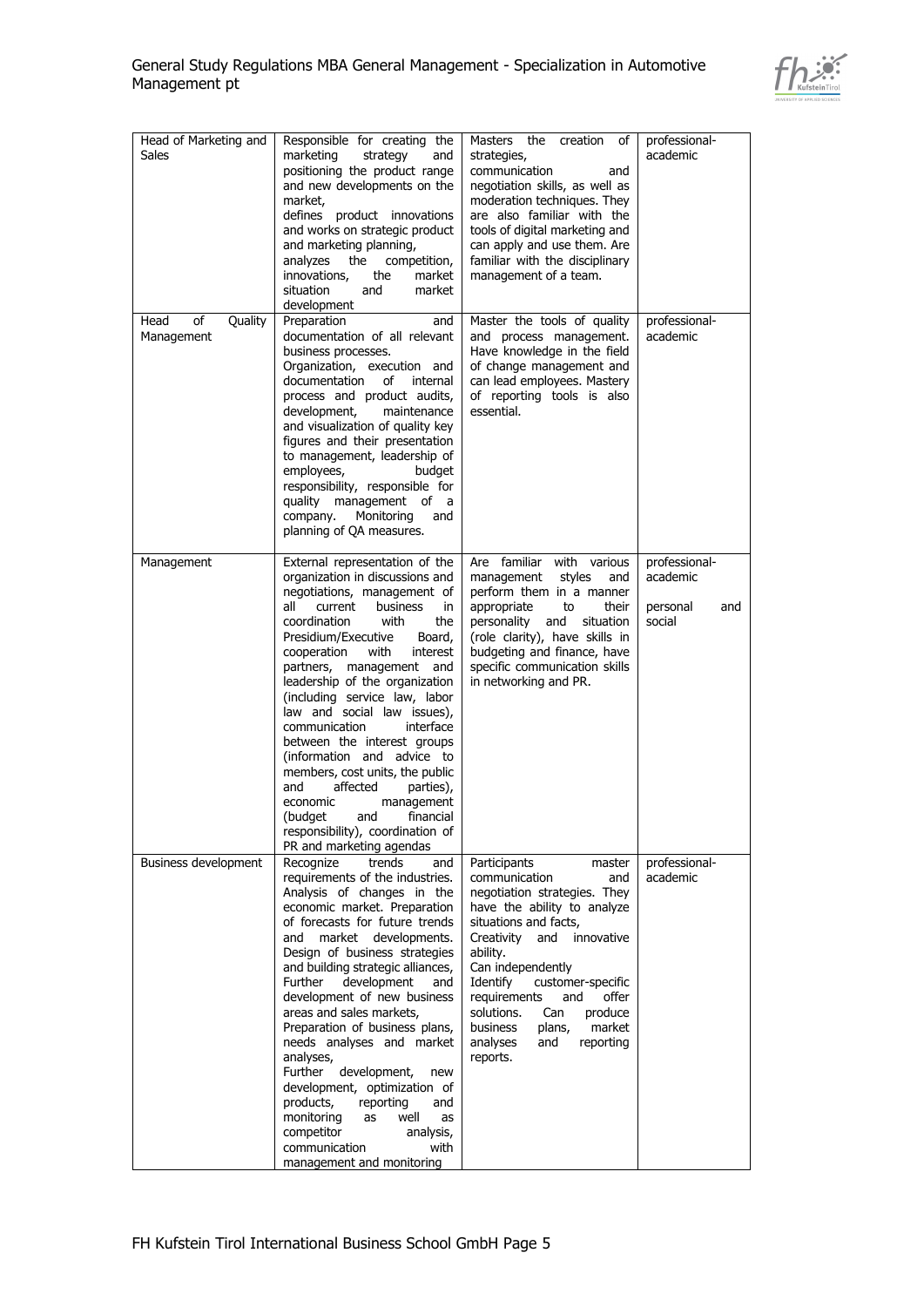

| Financial<br>Head<br>of<br>Management    | Budget<br>and<br>finance,<br>commercial<br>management of<br>institution/department,<br>the<br>personnel<br>planning<br>and<br>management                                                                                         | budgetary<br>Master<br>management both in double-<br>entry bookkeeping and in<br>fiscal accounting. Analysis,<br>identification and conception<br>of optimization options in<br>financial<br>processes<br>(e.g.<br>and<br>closing<br>reporting,<br>purchase-to-pay,<br>order-to-<br>well<br>cash)<br>as<br>as<br>implementation of individual<br>topics. Securing payment<br>transactions. | professional-<br>academic                              |
|------------------------------------------|----------------------------------------------------------------------------------------------------------------------------------------------------------------------------------------------------------------------------------|--------------------------------------------------------------------------------------------------------------------------------------------------------------------------------------------------------------------------------------------------------------------------------------------------------------------------------------------------------------------------------------------|--------------------------------------------------------|
| Self-employed<br>coach<br>and consultant | Advising<br>companies<br>on<br>positioning<br>and<br>strategy.<br>the<br>of<br>Analysis<br>business<br>situation<br>and<br>support<br>in<br>optimization<br>options.<br>Reorganization,<br>business<br>development and coaching. | Can analyze and understand<br>the business situation from a<br>business management point<br>of view. Can formulate and<br>recommendations<br>present<br>strategies<br>for<br>and<br>optimizations. Know how to<br>drive<br>change<br>the<br>in<br>organization.<br>Know<br>techniques<br>counter<br>to<br>resistance<br>and<br>develop<br>organizations.                                   | professional-<br>academic<br>personal<br>and<br>social |
| Board level                              | Budget and finance, personnel<br>management and planning as<br>well<br>organization,<br>as<br>development of offers and<br>quality management, public<br>relations                                                               | profound<br>Possess<br>legal<br>knowledge of the respective<br>subject area, master process<br>quality management,<br>and<br>possess leadership skills. Can<br>build and assess networks.<br>Master the representation.                                                                                                                                                                    | professional-<br>academic                              |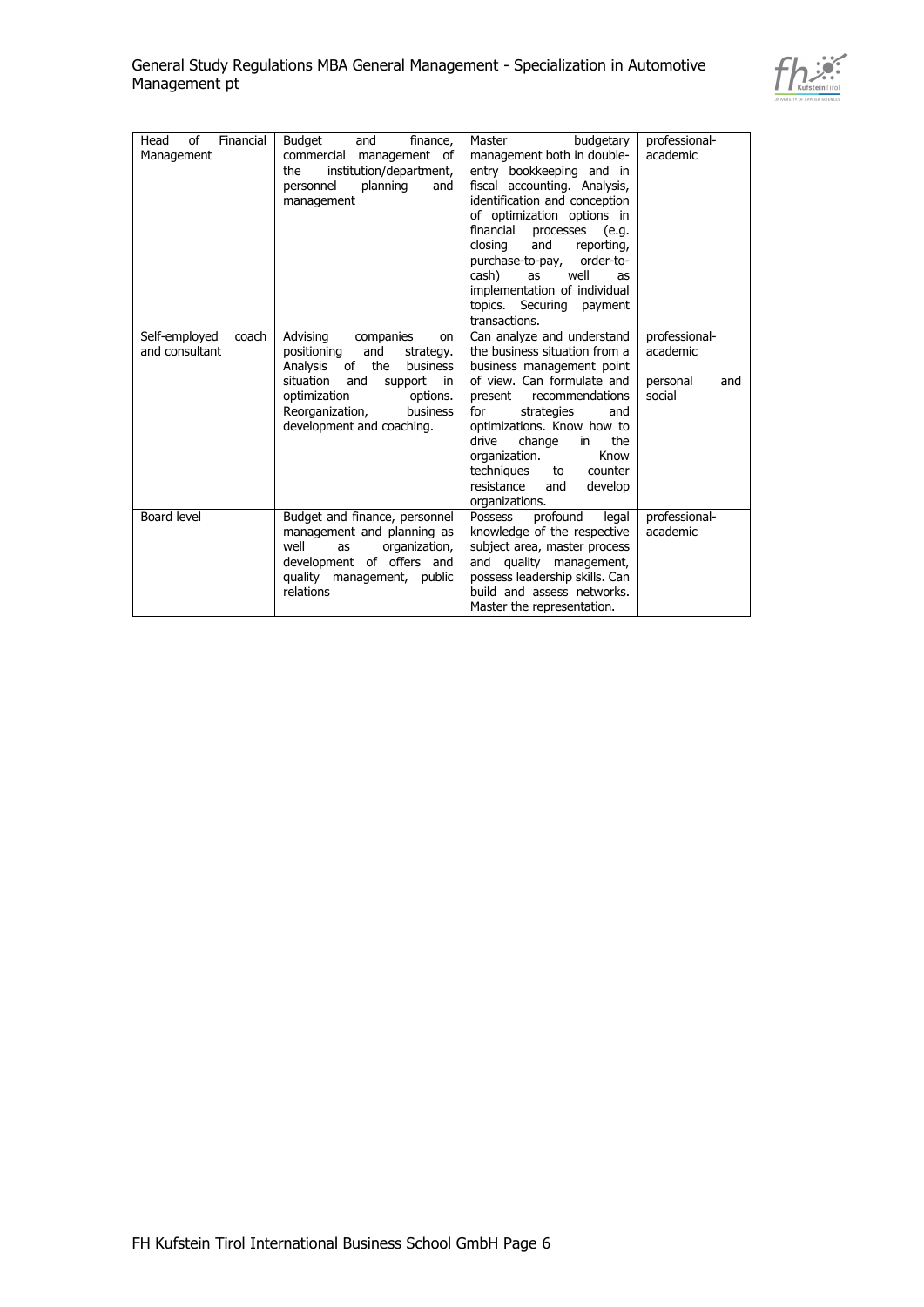

# <span id="page-6-0"></span>**2 CURRICULUM**

### <span id="page-6-1"></span>**2.1 Curriculum Data**

|                                                                                                                                                                | PT              | <b>Comment if applicable</b>               |
|----------------------------------------------------------------------------------------------------------------------------------------------------------------|-----------------|--------------------------------------------|
| <b>First</b><br>of<br>study<br>year<br>$(YYY/YY_{+1})$                                                                                                         | 2021/2022       |                                            |
| <b>Standard</b><br>duration<br>of<br>study<br>(number of semesters)                                                                                            | $\overline{4}$  |                                            |
| <b>WSH</b><br><b>Obligatory</b><br>(Total number for all sem.)                                                                                                 | 34.5            |                                            |
| <b>Course weeks per semester</b> (number of weeks)                                                                                                             | 15              |                                            |
| <b>Obligatory</b><br>hours<br>course<br>(Total for all sem.)                                                                                                   | 467.5           |                                            |
| <b>Obligatory</b><br><b>ECTS</b><br>(Total for all sem.)                                                                                                       | 90              |                                            |
| <b>WS</b><br>start<br>(Date, comm.: poss. CW)                                                                                                                  | CW 40           | According to the required<br>registrations |
| <b>WS</b><br>end<br>(Date, comm.: poss. CW)                                                                                                                    | CW <sub>5</sub> |                                            |
| <b>SS</b><br>start<br>(Date, comm.: poss. CW)                                                                                                                  | <b>CW 11</b>    |                                            |
| SS<br>end<br>(Date, comm.: poss. CW)                                                                                                                           | <b>CW 28</b>    |                                            |
| <b>WS weeks</b>                                                                                                                                                | 15              |                                            |
| <b>SS weeks</b>                                                                                                                                                | 15              |                                            |
| <b>Obligatory</b><br>semester<br>abroad<br>(semester specification)                                                                                            | No              |                                            |
| Language<br>of<br><b>instruction</b><br>(specify)                                                                                                              | German          |                                            |
| <b>Internship</b><br>(semester information, duration in weeks per semester)                                                                                    | No              |                                            |
| Resulting from the merging of the degree programs or from the separation<br>from the degree program<br>(StgKz; to be specified only for merging or separation) |                 |                                            |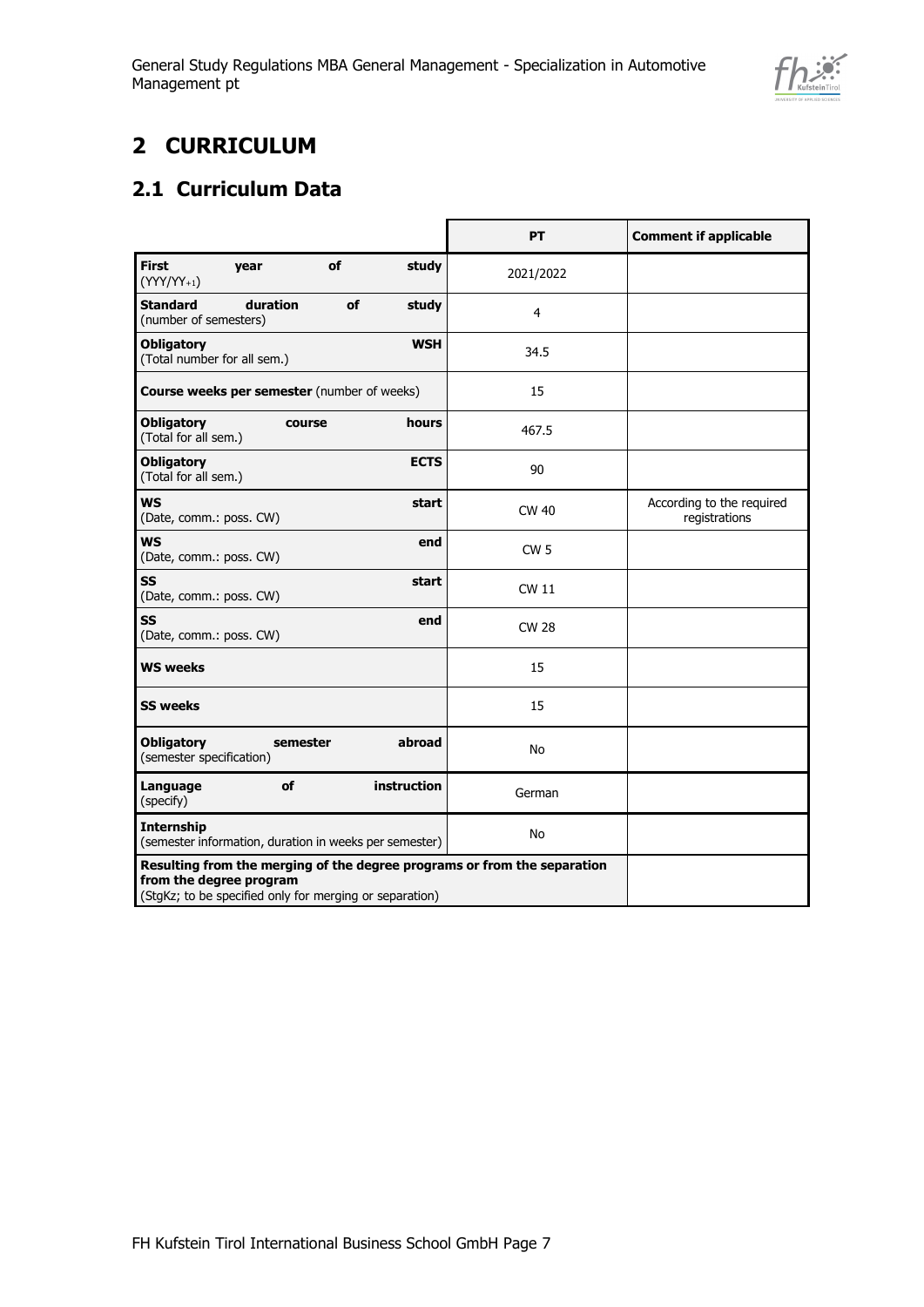

### <span id="page-7-0"></span>**2.2 Curriculum matrix**

The following description of the courses does not include the work involved in supervising Master Theses. 0.6 weekly semester hours are planned per supervised thesis, i.e. for an exemplary 15 participants an additional 9 thesis weekly semester hours, which are incurred in the 4th semester. In total, the specified AWSH sum of 45 AWSH is achieved over all 4 semesters.

# **1st semester**

| Course no.  | Course title                                              | Course<br>type | Е | eLV  | <b>WSH</b>     | No. of<br>groups | AWSH | <b>ALVS</b> | <b>MODULE</b> | <b>ECTS</b> |
|-------------|-----------------------------------------------------------|----------------|---|------|----------------|------------------|------|-------------|---------------|-------------|
| $1$ _SM     | management and digital<br>Strategic<br>business<br>models | ILV            |   | 35 % | 2.5            |                  | 2.5  | 37.5        | <b>SM</b>     | 5           |
| 2_FIC       | Financing, Investment and Monitoring                      | ILV            |   | 35 % | 2.5            |                  | 2.5  | 37.5        | <b>FIC</b>    | 5           |
| 3 SMM       | Strategic Marketing Management                            | ILV            |   | 35 % | 2.5            |                  | 2.5  | 37.5        | <b>SMM</b>    | 5           |
| 4_CM        | Change Management                                         | ILV            |   | 35 % | 2.5            | T.               | 2.5  | 37.5        | <b>CM</b>     | 5           |
| 5 WA        | Academic Methods I: Fundamentals                          | <b>SE</b>      |   | 50 % | $\overline{2}$ |                  | 2    | 30          | <b>WA</b>     | 3           |
| Total line: |                                                           |                |   |      | 12.0           |                  | 12.0 | 180.0       |               | 23          |
|             | Course hours $=$ Total WSH x course weeks                 |                |   |      | 180.0          |                  |      |             |               |             |

### **2nd semester**

| Course no.  | Course title                              | Course     | Е | eLV  | <b>WSH</b> | No. of | <b>AWSH</b> | <b>ALVS</b> | <b>MODULE</b> | <b>ECTS</b> |
|-------------|-------------------------------------------|------------|---|------|------------|--------|-------------|-------------|---------------|-------------|
|             |                                           | type       |   |      |            | groups |             |             |               |             |
| 10 WAII     | Academic Methods II: Coaching & Mentoring | <b>SE</b>  |   | 50 % | 0.5        | 4      | 2.0         | 30.0        | WA II         | 2           |
| 6 MFM       | Market Research & Methods                 | <b>ILV</b> |   | 35 % | 2          |        | 2           | 30          | <b>MFM</b>    | 3           |
| 7_HR        | Human Resource Management                 | ILV        |   | 35 % | 2.5        |        | 2.5         | 37.5        | <b>HR</b>     | 5           |
| 8_RFF       | Law for managers                          | ILV        |   | 35 % | 2.5        | 1      | 2.5         | 37.5        | <b>RFF</b>    | 5           |
| 9_PK        | Personal development & communication      | ILV        |   | 35 % | 2.5        | 1      | 2.5         | 37.5        | PK            | 5           |
| Total line: |                                           |            |   |      | 10.0       |        | 11.5        | 172.5       |               | 20          |
|             | Course hours $=$ Total WSH x course weeks |            |   |      | 150.0      |        |             |             |               |             |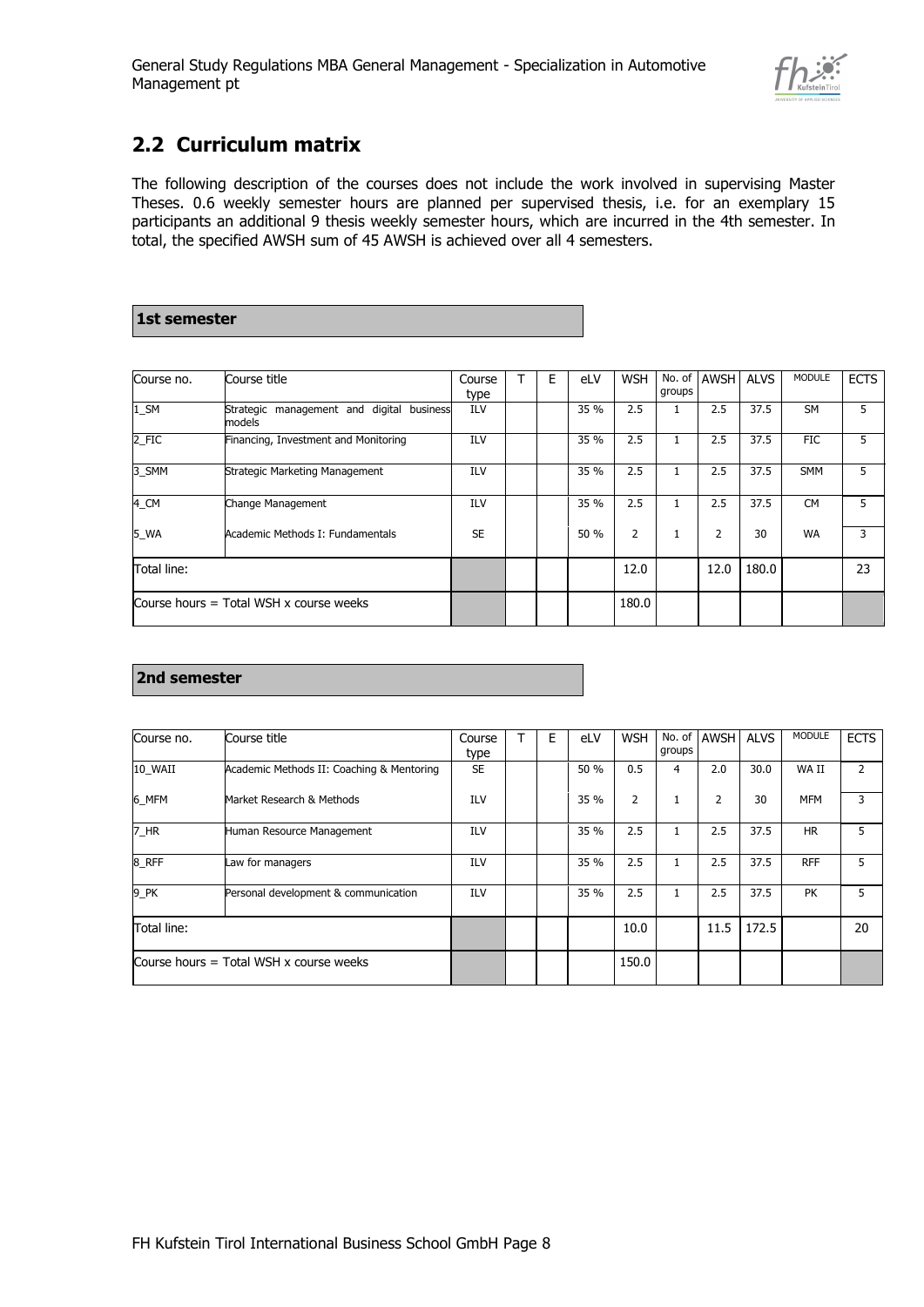

#### **3rd Semester**

| Course title                                        | Course<br>type | Е | eLV  | <b>WSH</b> | No. of<br>groups | AWSH | <b>ALVS</b> | MODULE     | <b>IECTS</b> |
|-----------------------------------------------------|----------------|---|------|------------|------------------|------|-------------|------------|--------------|
| Trends in the automotive industry                   | ILV            |   | 35 % | 2.5        | 1                | 2.5  | 37.5        | TAI        | 5.           |
| Integrative case study in automotive                | PT             |   | 35 % | 2.5        | $\mathbf{1}$     | 2.5  | 37.5        | <b>IFA</b> | 5.           |
| Digital Transformation in the Automotive Industry   | ILV            |   | 35 % | 2.5        | 1                | 2.5  | 37.5        | <b>DTA</b> | 5.           |
| Leadership & Negotiation in the Automotive Industry | <b>ILV</b>     |   | 35 % | 2.5        | $\mathbf{1}$     | 2.5  | 37.5        | <b>FVO</b> | 5.           |
| Total line:                                         |                |   |      | 10.0       |                  | 10.0 | 150.0       |            | 20           |
| Course hours = Total WSH x course weeks             |                |   |      | 150.0      |                  |      |             |            |              |

#### **4th semester**

| Course no.  | Course title                                        | Course     | F | eLV   | <b>WSH</b> |        | No. of AWSH ALVS |      | MODULE     | <b>ECTS</b> |
|-------------|-----------------------------------------------------|------------|---|-------|------------|--------|------------------|------|------------|-------------|
|             |                                                     | type       |   |       |            | groups |                  |      |            |             |
| 15 DTI      | Design Thinking & Innovation                        | <b>ILV</b> |   | 35 %  | 1.5        |        | $1.5^{\circ}$    | 22.5 | DTI        |             |
| 16 MAK      | Master Thesis & colloquium for the Master<br>Thesis | ILV        |   | $0\%$ |            |        |                  | 15   | <b>MAK</b> | 24          |
| Total line: |                                                     |            |   |       | 2.5        |        | 2.5              | 37.5 |            | 27          |
|             | Course hours $=$ Total WSH x course weeks           |            |   |       | 37.5       |        |                  |      |            |             |

\* The 24 ECTS for the Master Thesis and colloquium are divided into 20 ECTS for the Master Thesis, 2 ECTS for the final examination and 2 ECTS for the colloquium.

| <b>Abbreviations</b> |                                            |
|----------------------|--------------------------------------------|
| eLV                  | E-learning proportion of course in percent |
| E                    | Lecture in English language                |
| <b>ECTS</b>          | ECTS - Credit points                       |
| LV                   | Course                                     |
| LVS                  | Course hour(s)                             |
| <b>WSH</b>           | Weekly semester hour(s)                    |
| π                    | Lecture with technical background          |
| <b>WP</b>            | Elective subject                           |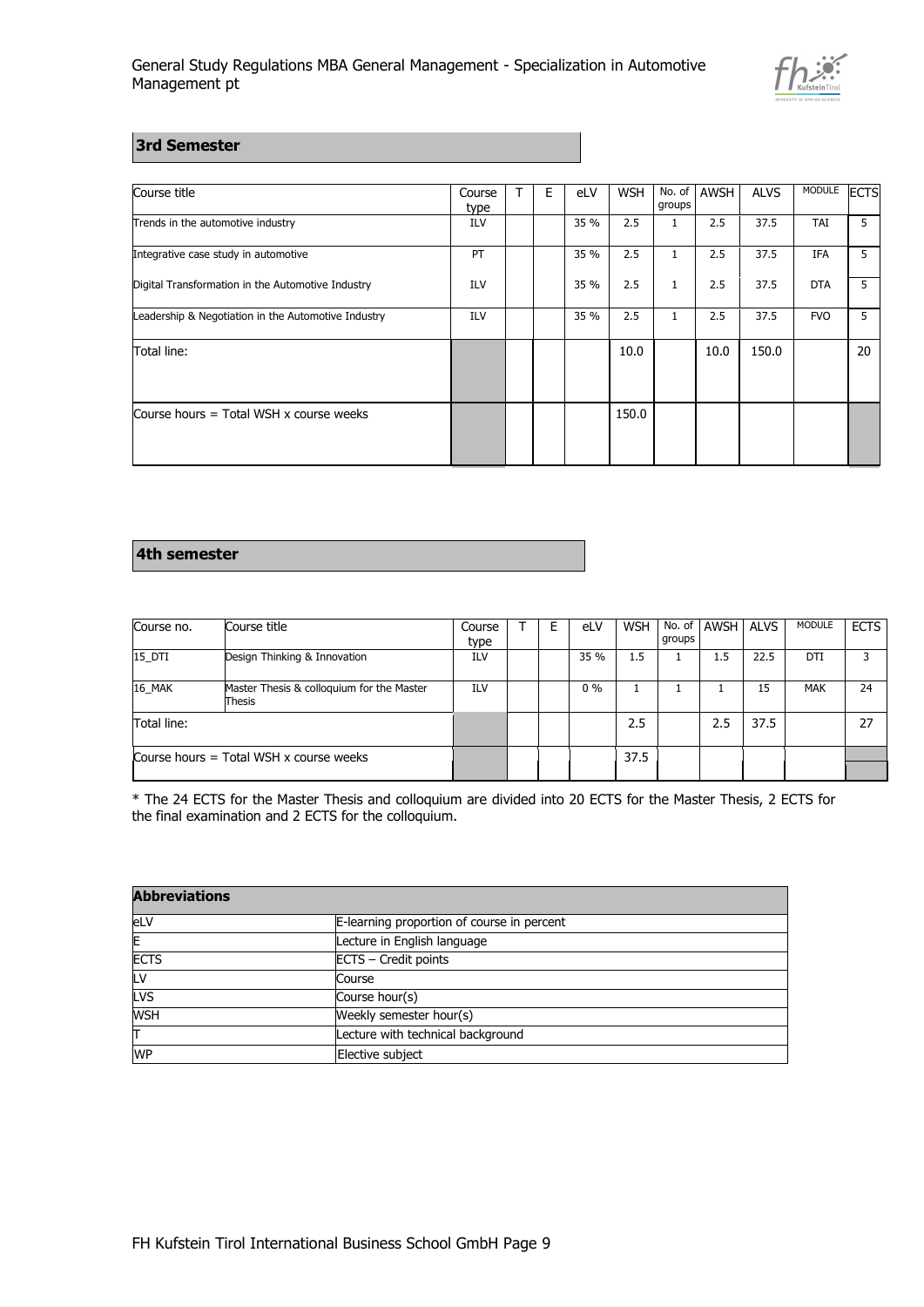

### **Summary of curriculum data**

| <b>Description</b>                                                         | <b>WSH</b> | <b>AWSH</b> | <b>ALVS</b> | <b>ECTS</b> |
|----------------------------------------------------------------------------|------------|-------------|-------------|-------------|
| Total number of courses over all semesters                                 | 34.5       | 36          | 540         | 90          |
| Total number of courses in 1st year of study                               | 22         | 23.5        | 352.5       | 43          |
| Total number of courses in 2nd year of study                               | 12.5       | 12.5        | 187.5       | 47          |
| Total number of courses in 3rd year of study                               |            |             |             |             |
| Total number of technical events over all semesters                        |            |             |             |             |
| Percentage of technical courses over all semesters based on<br>WSH / ECTS  |            |             |             |             |
| Total number of courses in English over all semesters                      |            |             |             |             |
| Proportion of courses in English over all semesters based on<br>WSH / ECTS |            |             |             |             |
| Proportion of eLearning units over all semesters based on<br>WSH / ECTS    | 35.07 %    |             |             | 26.5 %      |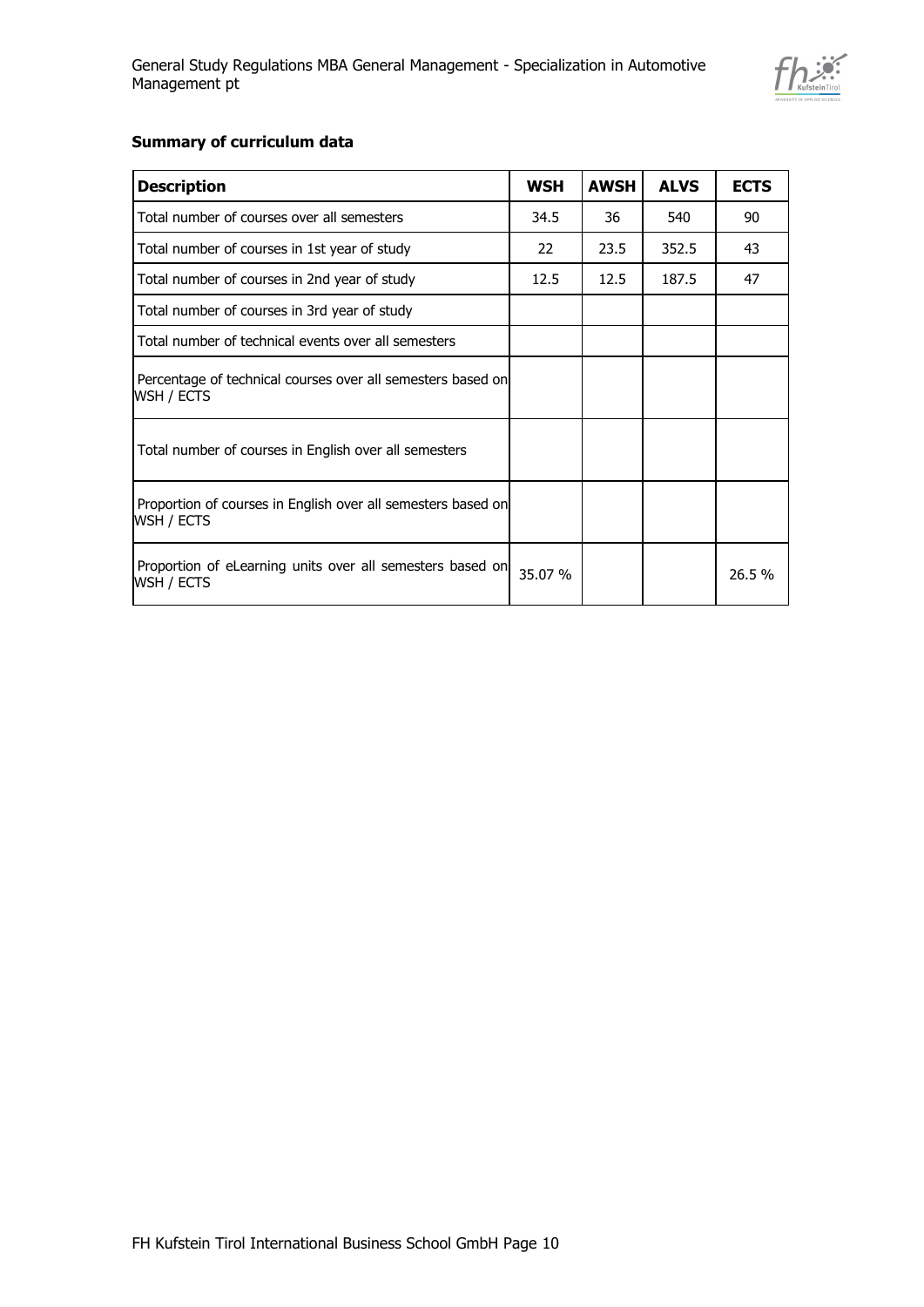

## <span id="page-10-0"></span>**2.3 Module descriptions**

| <b>Module number:</b>       |                                                                                                                                                                                                                                                                                                                                                                                                                                                                                                                                                                                                                                                                                                                                                                                                                                                                     | <b>Scope:</b> |             |  |  |
|-----------------------------|---------------------------------------------------------------------------------------------------------------------------------------------------------------------------------------------------------------------------------------------------------------------------------------------------------------------------------------------------------------------------------------------------------------------------------------------------------------------------------------------------------------------------------------------------------------------------------------------------------------------------------------------------------------------------------------------------------------------------------------------------------------------------------------------------------------------------------------------------------------------|---------------|-------------|--|--|
| <b>CM</b>                   | <b>Change Management</b>                                                                                                                                                                                                                                                                                                                                                                                                                                                                                                                                                                                                                                                                                                                                                                                                                                            | 5             | <b>ECTS</b> |  |  |
| Degree program              | General Management MBA Part-time                                                                                                                                                                                                                                                                                                                                                                                                                                                                                                                                                                                                                                                                                                                                                                                                                                    |               |             |  |  |
| Position in the curriculum  | 1st semester                                                                                                                                                                                                                                                                                                                                                                                                                                                                                                                                                                                                                                                                                                                                                                                                                                                        |               |             |  |  |
| Level                       | 1st semester: 1st Master cycle                                                                                                                                                                                                                                                                                                                                                                                                                                                                                                                                                                                                                                                                                                                                                                                                                                      |               |             |  |  |
| Previous knowledge          | 1st semester: None                                                                                                                                                                                                                                                                                                                                                                                                                                                                                                                                                                                                                                                                                                                                                                                                                                                  |               |             |  |  |
| <b>Blocked</b>              | no                                                                                                                                                                                                                                                                                                                                                                                                                                                                                                                                                                                                                                                                                                                                                                                                                                                                  |               |             |  |  |
| Participant group           | Bachelor graduates, beginners                                                                                                                                                                                                                                                                                                                                                                                                                                                                                                                                                                                                                                                                                                                                                                                                                                       |               |             |  |  |
|                             | Change Management /ILV / LV-Nr: 4 CM / 1.Semester / ECTS: 5                                                                                                                                                                                                                                                                                                                                                                                                                                                                                                                                                                                                                                                                                                                                                                                                         |               |             |  |  |
| Literature recommendation   | • Lauer, T. (2019): Change Management: Grundlagen und Erfolgsfaktoren<br>• Klinkhammer, M./ Hütter, F./ Stoess, D./ Wüst. L. (2018): Change happens: Veränderungen gehirngerecht<br>gestalten<br>• Hackl, B. (2017): New Work: Auf dem Weg zur neuen Arbeitswelt: Management-Impulse, Praxisbeispiele, Studien<br>• Solzenberg, K./ Heberle, K. (2021): Change Management: Veränderungsprozesse erfolgreich gestalten -<br>Mitarbeiter mobilisieren. Vision, Kommunikation, Beteiligung, Qualifizierung<br>• Cameron, E./ Green, M. (2019): Making Sense of Change Management: A Complete Guide to the Models, Tools<br>and Techniques of Organizational Change                                                                                                                                                                                                     |               |             |  |  |
|                             | Change Management /ILV / Course no.: 4 CM / 1st semester / ECTS: 5                                                                                                                                                                                                                                                                                                                                                                                                                                                                                                                                                                                                                                                                                                                                                                                                  |               |             |  |  |
| Acquisition of skills       | The participants:<br>• know the essential strategic and operational measures for the analysis and implementation of entrepreneurial<br>change processes<br>• know the phases of the change process according to different models<br>· are able to critically reflect entrepreneurial business processes, evaluate change measures, and implement and<br>control change processes<br>. know how to deal with various resistances and emotions in change processes<br>• are able to initiate, implement, complete and evaluate transformation processes<br>• develop the ability to analyze conflicts and use them constructively<br>. know the essential negotiation models and techniques and are able to apply them successfully in specific situations<br>• know the essential cognitive and emotional influencing factors in processes of negotiation management |               |             |  |  |
|                             | Change Management /ILV / Course no.: 4 CM / 1st semester / ECTS: 5                                                                                                                                                                                                                                                                                                                                                                                                                                                                                                                                                                                                                                                                                                                                                                                                  |               |             |  |  |
| Course contents             | • Strategy development and implementation in the context of change projects<br>• Concepts, instruments and process models of change management and communication in the change process<br>• Human behavior in change and leadership tasks in change<br>• Success factors in change management (opportunity management)<br>· Initiation, design and implementation of change processes<br>· Basics of conflict management: Conflict resolution models and the model process of a conflict discussion<br>• Neutrality and leadership responsibility in a relationship of tension<br>• Mediation process and process leadership skills<br>• Transformational leadership                                                                                                                                                                                                |               |             |  |  |
| Teaching and learning       | Change Management /ILV / Course no.: 4 CM / 1st semester / ECTS: 5                                                                                                                                                                                                                                                                                                                                                                                                                                                                                                                                                                                                                                                                                                                                                                                                  |               |             |  |  |
| methods                     | ILV (Blended Learning, Inverted Classroom)                                                                                                                                                                                                                                                                                                                                                                                                                                                                                                                                                                                                                                                                                                                                                                                                                          |               |             |  |  |
| Evaluation Methods Criteria | Change Management /ILV / Course no.: 4 CM / 1st semester / ECTS: 5                                                                                                                                                                                                                                                                                                                                                                                                                                                                                                                                                                                                                                                                                                                                                                                                  |               |             |  |  |
|                             | Portfolio work                                                                                                                                                                                                                                                                                                                                                                                                                                                                                                                                                                                                                                                                                                                                                                                                                                                      |               |             |  |  |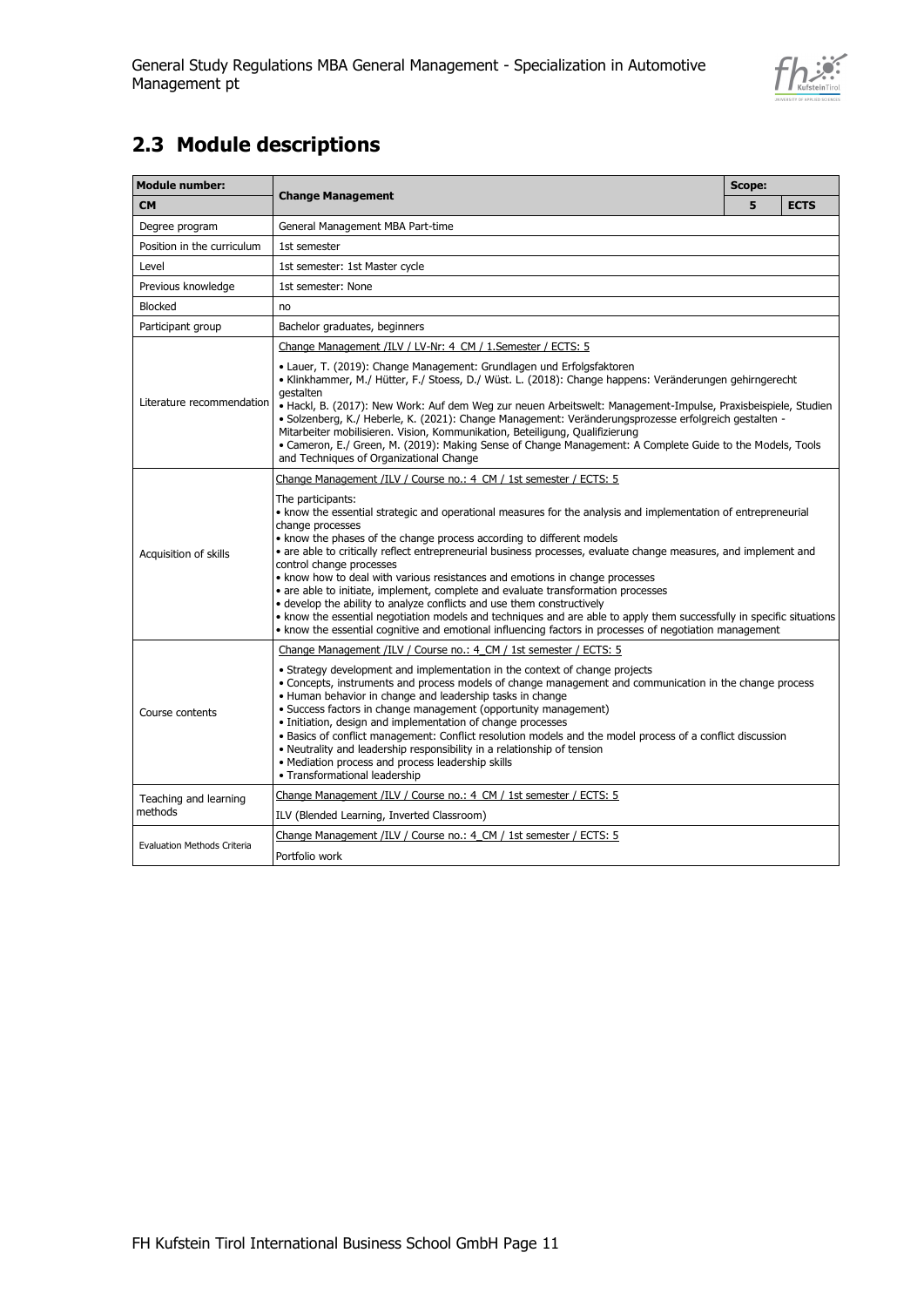

| <b>Module number:</b>              | <b>Financing, Investment and Monitoring</b>                                                                                                                                                                                                                                                                                                                                                                                                                                                                                                                                                                                                                                                                                                                                                                                                                                                                                                                  |  |             |
|------------------------------------|--------------------------------------------------------------------------------------------------------------------------------------------------------------------------------------------------------------------------------------------------------------------------------------------------------------------------------------------------------------------------------------------------------------------------------------------------------------------------------------------------------------------------------------------------------------------------------------------------------------------------------------------------------------------------------------------------------------------------------------------------------------------------------------------------------------------------------------------------------------------------------------------------------------------------------------------------------------|--|-------------|
| <b>FIC</b>                         |                                                                                                                                                                                                                                                                                                                                                                                                                                                                                                                                                                                                                                                                                                                                                                                                                                                                                                                                                              |  | <b>ECTS</b> |
| Degree program                     | General Management MBA Part-time                                                                                                                                                                                                                                                                                                                                                                                                                                                                                                                                                                                                                                                                                                                                                                                                                                                                                                                             |  |             |
| Position in the curriculum         | 1st semester                                                                                                                                                                                                                                                                                                                                                                                                                                                                                                                                                                                                                                                                                                                                                                                                                                                                                                                                                 |  |             |
| Level                              | 1st semester: 1. Master cycle                                                                                                                                                                                                                                                                                                                                                                                                                                                                                                                                                                                                                                                                                                                                                                                                                                                                                                                                |  |             |
| Previous knowledge                 | 1st semester: None                                                                                                                                                                                                                                                                                                                                                                                                                                                                                                                                                                                                                                                                                                                                                                                                                                                                                                                                           |  |             |
| <b>Blocked</b>                     | no                                                                                                                                                                                                                                                                                                                                                                                                                                                                                                                                                                                                                                                                                                                                                                                                                                                                                                                                                           |  |             |
| Participant group                  | Bachelor graduates, beginners                                                                                                                                                                                                                                                                                                                                                                                                                                                                                                                                                                                                                                                                                                                                                                                                                                                                                                                                |  |             |
| Literature recommendation          | <u> Financing, Investment &amp; Controlling /ILV / Course no.: 2 FIC / 1st semester / ECTS: 5</u><br>· Weber, J./ Schäffer, U. (2016): Einführung in das Controlling, 15. Aufl.<br>· Berk, J./ DeMarzo, P. (2020): Grundlagen der Finanzwirtschaft: Analyse, Entscheidung und Umsetzung<br>• Pape, U. (2018: Grundlagen der Finanzierung und Investition: Mit Fallbeispielen und Übungen<br>· Britzelmaier, B. (2017): Controlling: Grundlagen, Praxis, Handlungsfelder, 2. Aufl.<br>• Graumann, M. (2018): Controlling: Begriff, Elemente, Methoden und Schnittstellen, 5. Aufl.<br>· Mussnig, W./ Giermaier, G./ Bleyer, M./ Rausch, A. (2014): Controlling für Führungskräfte: Analysieren - Bewerten<br>- Entscheiden, 3. Aufl.<br>• Hubert, B. (2018): Grundlagen des operativen und strategischen Controllings: Konzeptionen, Instrumente und ihre<br>Anwendung, 2. Aufl.<br>• Diederichs, M. (2017): Risikomanagement und Risikocontrolling, 4. Aufl. |  |             |
| Acquisition of skills              | Financing, Investment & Controlling /ILV / Course no.: 2 FIC / 1st semester / ECTS: 5<br>The participants:<br>• recognize the benefits of accounting, controlling and finance for management purposes and as a central steering<br>tool<br>• know the terms, tasks and methods of controlling and the difference between strategic/operational controlling<br>• know the essential controlling tools and can apply them practically<br>• understand the principle of management reporting and can interpret reports<br>• know the terms, tasks and methods of investment and financing policy<br>• are able to read and prepare investment calculations<br>• can develop sources of financing and organize financing<br>• know the basics of corporate management with key figures and can read and interpret key figure systems                                                                                                                             |  |             |
| Course contents                    | Financing, Investment & Controlling /ILV / Course no.: 2 FIC / 1st semester / ECTS: 5<br>• Finance, accounting and controlling as a management tool<br>. Terms, tasks and methods of controlling as well as outlook on new controlling fields<br>• Integrated planning, control and information system<br>• Strategic and operative controlling incl. controlling tools<br>• Key figure-oriented corporate management<br>• Cost management and efficiency increase<br>• Key points of investment and financing policy                                                                                                                                                                                                                                                                                                                                                                                                                                        |  |             |
| Teaching and learning<br>methods   | Financing, Investment & Controlling /ILV / Course no.: 2 FIC / 1st semester / ECTS: 5<br>ILV (Blended Learning, Inverted Classroom)                                                                                                                                                                                                                                                                                                                                                                                                                                                                                                                                                                                                                                                                                                                                                                                                                          |  |             |
| <b>Evaluation Methods Criteria</b> | Financing, Investment & Controlling /ILV / Course no.: 2 FIC / 1st semester / ECTS: 5<br>Final exam                                                                                                                                                                                                                                                                                                                                                                                                                                                                                                                                                                                                                                                                                                                                                                                                                                                          |  |             |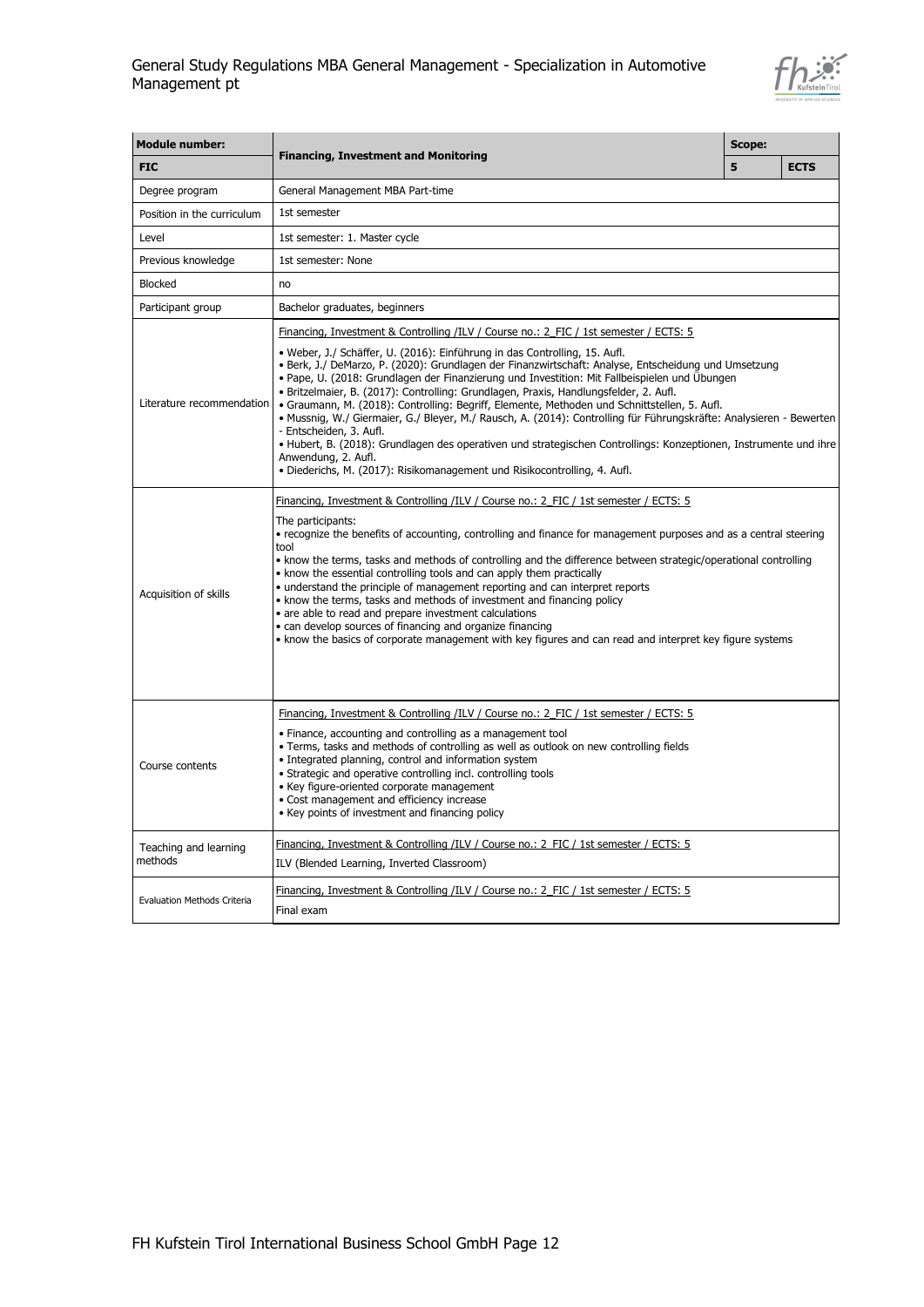

| <b>Module number:</b>              |                                                                                                                                                                                                                                                                                                                                                                                                                                                                                                                                                                                                                                                                                                                                          |   |             |
|------------------------------------|------------------------------------------------------------------------------------------------------------------------------------------------------------------------------------------------------------------------------------------------------------------------------------------------------------------------------------------------------------------------------------------------------------------------------------------------------------------------------------------------------------------------------------------------------------------------------------------------------------------------------------------------------------------------------------------------------------------------------------------|---|-------------|
| <b>SM</b>                          | Strategic management and digital business models                                                                                                                                                                                                                                                                                                                                                                                                                                                                                                                                                                                                                                                                                         | 5 | <b>ECTS</b> |
| Degree program                     | General Management MBA Part-time                                                                                                                                                                                                                                                                                                                                                                                                                                                                                                                                                                                                                                                                                                         |   |             |
| Position in the curriculum         | 1st semester                                                                                                                                                                                                                                                                                                                                                                                                                                                                                                                                                                                                                                                                                                                             |   |             |
| Level                              | 1st semester: 1st Master cycle                                                                                                                                                                                                                                                                                                                                                                                                                                                                                                                                                                                                                                                                                                           |   |             |
| Previous knowledge                 | 1st semester: None                                                                                                                                                                                                                                                                                                                                                                                                                                                                                                                                                                                                                                                                                                                       |   |             |
| <b>Blocked</b>                     | no                                                                                                                                                                                                                                                                                                                                                                                                                                                                                                                                                                                                                                                                                                                                       |   |             |
| Participant group                  | Bachelor graduates, beginners                                                                                                                                                                                                                                                                                                                                                                                                                                                                                                                                                                                                                                                                                                            |   |             |
| Literature recommendation          | Strategic management and digital business models<br>• Gerry Johnson, Richard Whittington, et al, (2015) Strategisches Management: Eine Einführung (Pearson Studium -<br>Economic BWL)<br>· Stella Gatziu Grivas (Hrsg.) (2020) Digital Business Development, Die Auswirkungen der Digitalisierung auf<br>Geschäftsmodelle und Märkte<br>• Martin K. Welge, Andreas Al-Laham, Marc Eulerich: (2017) Strategisches Management, Grundlagen - Prozess -<br>Implementierung<br>• Roman Stöger (2016) Die wirksamsten Management-Werkzeuge: Das Schweizermesser für Führungskräfte<br>• Roman Stöger (2016) Die Toolbox für Manager: Strategie, Innovation, Organisation, Produktivität, Projekte,<br>Change                                   |   |             |
| Acquisition of skills              | Strategic management and digital business models<br>The participants:<br>• know and understand the importance of strategic management for the practice and leadership of organizations<br>• are familiar with advanced methods and concepts of strategic management and are able to apply them to real-life<br>issues<br>• recognize current and overarching issues of strategic management<br>• are able to promote innovation and creativity from the perspective of sustainability with a view to globalization<br>• recognize ethics as an economic principle of entrepreneurial action and observe corresponding values and norms<br>• are able to design, evaluate and model strategies for their organization                     |   |             |
| Course contents                    | Strategic management and digital business models<br>Participants will learn current approaches, methods and tools of strategic management in companies. These include:<br>• Fundamentals of Strategic Management<br>• General Management Navigator and Business Intelligence Models<br>• Strategy Process Models (including descriptive models and Harvard Business School model)<br>• Design Models of Strategic Management (Business Unit Strategy)<br>• Strategic Portfolio Management (Technology and Innovation Portfolio Development)<br>• Evaluation Models in Strategic Management<br>• Value Creation Processes and Value Chain Management Performance Measurement in Strategic Management<br>• Strategic E-Business Management |   |             |
| Teaching and learning<br>methods   | Strategic management and digital business models<br>ILV (Blended Learning, Inverted Classroom)                                                                                                                                                                                                                                                                                                                                                                                                                                                                                                                                                                                                                                           |   |             |
| <b>Evaluation Methods Criteria</b> | Strategic management and digital business models<br>Project work                                                                                                                                                                                                                                                                                                                                                                                                                                                                                                                                                                                                                                                                         |   |             |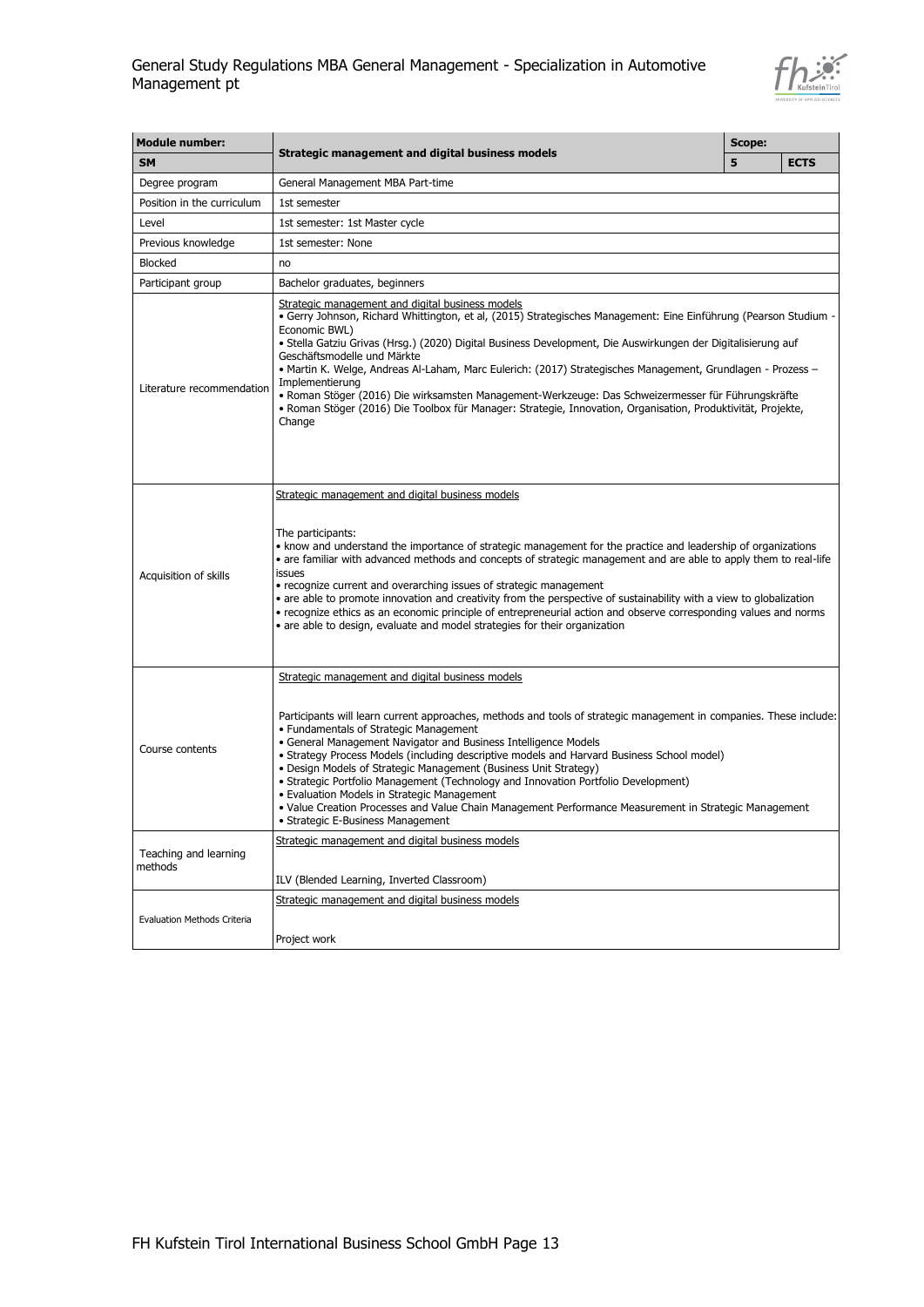

| <b>Module number:</b>              |                                                                                                                                                                                                                                                                                                                                                                                                                                                                                                                                                                                                                                                                                                                                                                                                                                                   |   |             |  |  |  |
|------------------------------------|---------------------------------------------------------------------------------------------------------------------------------------------------------------------------------------------------------------------------------------------------------------------------------------------------------------------------------------------------------------------------------------------------------------------------------------------------------------------------------------------------------------------------------------------------------------------------------------------------------------------------------------------------------------------------------------------------------------------------------------------------------------------------------------------------------------------------------------------------|---|-------------|--|--|--|
| <b>SMM</b>                         | <b>Strategic Marketing Management</b>                                                                                                                                                                                                                                                                                                                                                                                                                                                                                                                                                                                                                                                                                                                                                                                                             | 5 | <b>ECTS</b> |  |  |  |
| Degree program                     | General Management MBA Part-time                                                                                                                                                                                                                                                                                                                                                                                                                                                                                                                                                                                                                                                                                                                                                                                                                  |   |             |  |  |  |
| Position in the curriculum         | 1st semester                                                                                                                                                                                                                                                                                                                                                                                                                                                                                                                                                                                                                                                                                                                                                                                                                                      |   |             |  |  |  |
| Level                              | 1st semester: 1st Master cycle                                                                                                                                                                                                                                                                                                                                                                                                                                                                                                                                                                                                                                                                                                                                                                                                                    |   |             |  |  |  |
| Previous knowledge                 | 1st semester: None                                                                                                                                                                                                                                                                                                                                                                                                                                                                                                                                                                                                                                                                                                                                                                                                                                |   |             |  |  |  |
| <b>Blocked</b>                     | no                                                                                                                                                                                                                                                                                                                                                                                                                                                                                                                                                                                                                                                                                                                                                                                                                                                |   |             |  |  |  |
| Participant group                  | Bachelor graduates, beginners                                                                                                                                                                                                                                                                                                                                                                                                                                                                                                                                                                                                                                                                                                                                                                                                                     |   |             |  |  |  |
|                                    | Strategic Marketing Management /ILV / Course no.: 3 SMM / 1st semester / ECTS: 5                                                                                                                                                                                                                                                                                                                                                                                                                                                                                                                                                                                                                                                                                                                                                                  |   |             |  |  |  |
| Literature recommendation          | • Kotler, P., Keller, K.L., Opresnik, M.O. (2017): Marketing-Management: Konzepte-Instrumente-<br>Unternehmensfallstudien<br>• Homburg, C. (2016) Marketingmanagement: Strategie - Instrumente - Umsetzung - Unternehmensführung<br>• Lammenett, E. (2019): Praxiswissen Online-Marketing - Affiliate- und E-Mail-Marketing, Suchmaschinenmarketing,<br>Online-Werbung, Social Media, Facebook-Werbung<br>• Kamps, I., Schetter, D. (2017): Performance Marketing: Der Wegweiser zu einem mess- und steuerbaren<br>Marketing - Einführung in Instrumente, Methoden und Technik. Springer Gabler.<br>· Beilharz, F., Kattau, N., Kratz, K., Kopp, O., Probst, A. (2017): Der Online-Marketing-Manager: Handbuch für die<br>Praxis. O'Reilly.                                                                                                       |   |             |  |  |  |
| Acquisition of skills              | Strategic Marketing Management /ILV / Course no.: 3 SMM / 1st semester / ECTS: 5<br>The participants:<br>• know the general basics of marketing (offline & online)<br>• are able to set up and accompany strategic marketing campaigns (marketing controlling)<br>· are able to analyze the media and possibilities of digital dialog marketing, explain their advantages and<br>disadvantages by means of examples and select the instruments suitable for the respective marketing objective<br>· are enabled to differentiate between central tools of performance marketing and are able to interpret key<br>figures/KPIs in performance marketing<br>• have an understanding of the possibilities of search engine marketing (SEA) and search engine optimization (SEO)                                                                      |   |             |  |  |  |
| Course contents                    | Strategic Marketing Management /ILV / Course no.: 3 SMM / 1st semester / ECTS: 5<br>• Basics of marketing strategies (offline & online)<br>. Digital media and tools, communication and marketing tools<br>· Basics of social media marketing and aspects of viral marketing/digital word of mouth via social media<br>. Overview of customer experience management and the two constituent blocks of customer satisfaction and<br>customer loyalty<br>• Customer journey and changing consumer behavior on the web<br>• Strategies and possible applications of CRM for customer loyalty<br>. Options for addressing target groups via targeting and aspects of tracking user activities (segmentation strategies)<br>. Support options along the customer journey and linking the increasing number of customer contact points<br>(touchpoints) |   |             |  |  |  |
| Teaching and learning<br>methods   | Strategic Marketing Management /ILV / Course no.: 3 SMM / 1st semester / ECTS: 5<br>ILV (Blended Learning, Inverted Classroom)                                                                                                                                                                                                                                                                                                                                                                                                                                                                                                                                                                                                                                                                                                                    |   |             |  |  |  |
| <b>Evaluation Methods Criteria</b> | Strategic Marketing Management /ILV / Course no.: 3 SMM / 1st semester / ECTS: 5<br>Portfolio work                                                                                                                                                                                                                                                                                                                                                                                                                                                                                                                                                                                                                                                                                                                                                |   |             |  |  |  |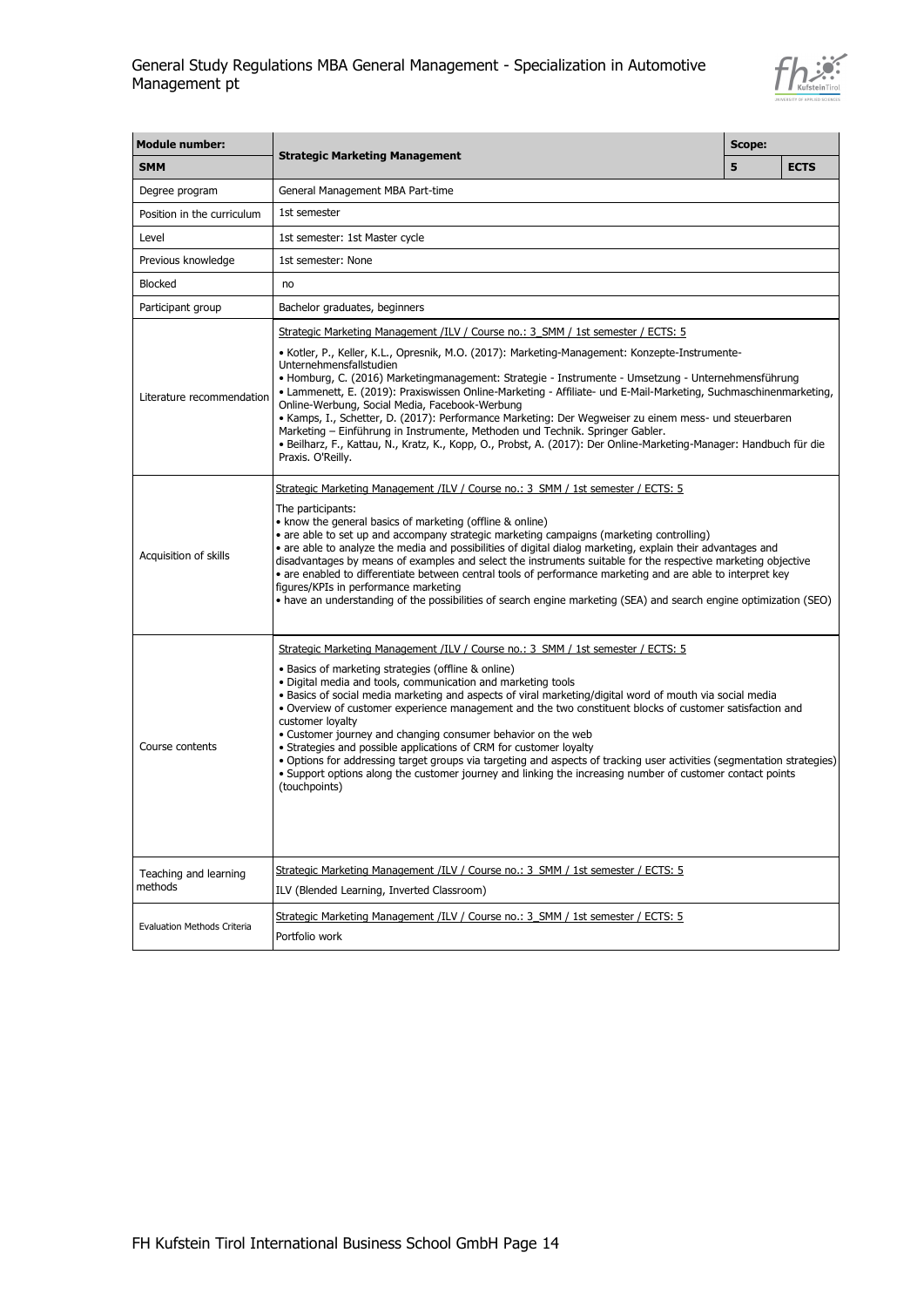

| <b>Module number:</b>              |                                                                                                                                                                                                                                                                                                                                                                                                                                                                                                                                                                                                                                                                                                                                                                                                                                                               |   |             |  |  |
|------------------------------------|---------------------------------------------------------------------------------------------------------------------------------------------------------------------------------------------------------------------------------------------------------------------------------------------------------------------------------------------------------------------------------------------------------------------------------------------------------------------------------------------------------------------------------------------------------------------------------------------------------------------------------------------------------------------------------------------------------------------------------------------------------------------------------------------------------------------------------------------------------------|---|-------------|--|--|
| <b>WA</b>                          | <b>Academic Methods I</b>                                                                                                                                                                                                                                                                                                                                                                                                                                                                                                                                                                                                                                                                                                                                                                                                                                     | 3 | <b>ECTS</b> |  |  |
| Degree program                     | General Management MBA Part-time                                                                                                                                                                                                                                                                                                                                                                                                                                                                                                                                                                                                                                                                                                                                                                                                                              |   |             |  |  |
| Position in the curriculum         | 1st semester                                                                                                                                                                                                                                                                                                                                                                                                                                                                                                                                                                                                                                                                                                                                                                                                                                                  |   |             |  |  |
| Level                              | 1st semester: 1st Master cycle                                                                                                                                                                                                                                                                                                                                                                                                                                                                                                                                                                                                                                                                                                                                                                                                                                |   |             |  |  |
| Previous knowledge                 | 1st semester: no                                                                                                                                                                                                                                                                                                                                                                                                                                                                                                                                                                                                                                                                                                                                                                                                                                              |   |             |  |  |
| <b>Blocked</b>                     | no                                                                                                                                                                                                                                                                                                                                                                                                                                                                                                                                                                                                                                                                                                                                                                                                                                                            |   |             |  |  |
| Participant group                  | Bachelor graduates, beginners                                                                                                                                                                                                                                                                                                                                                                                                                                                                                                                                                                                                                                                                                                                                                                                                                                 |   |             |  |  |
| Literature recommendation          | Academic Methods I: Fundamentals / SE / Course no.: 5 WA / 1st semester / ECTS: 3<br>· Ebster, C.; Stalzer, L. (2013) Wissenschaftliches Arbeiten für Wirtschafts- und Sozialwissenschaftler<br>· Schütz, M.; Röbken, H. (2016) Bachelor- und Masterarbeiten verfassen: Abschlussarbeiten in Organisationen<br>· Theisen, M. R.; Theisen, M. (2017) Wissenschaftliches Arbeiten: Erfolgreich bei Bachelor- und Masterarbeit                                                                                                                                                                                                                                                                                                                                                                                                                                   |   |             |  |  |
| Acquisition of skills              | Academic Methods I: Fundamentals / SE / Course no.: 5 WA / 1st semester / ECTS: 3<br>Participants:<br>• acquire the skills to independently set up complex research projects, to apply them correctly in a methodical<br>manner and to conduct them correctly<br>• can correctly apply the formal aspects of academic papers, in particular source work, research, citation and<br>presentation<br>• can correctly carry out the complex scientific research projects they have designed and present them in writing in<br>a comprehensive academic paper<br>. know how to conduct scientific reviews. Furthermore, they know how to present results to an academic<br>community and can critically question academic findings<br>• understand the connections between research practice and fact-based decision-making processes in professional<br>practice |   |             |  |  |
| Course contents                    | Academic Methods I: Fundamentals / SE / Course no.: 5 WA / 1st semester / ECTS: 3<br>• Formal aspects of academic papers (Master Thesis guidelines of the FH Kufstein Tirol)<br>• Aims and components of academic papers<br>• Development of a research question, hypothesis<br>• The research process (literature research and literature review)<br>· Scientific theoretical aspects and scientific discourse<br>· Exposé, disposition and topic identification                                                                                                                                                                                                                                                                                                                                                                                             |   |             |  |  |
| Teaching and learning<br>methods   | Academic Methods I: Fundamentals / SE / Course no.: 5 WA / 1st semester / ECTS: 3<br>ILV (Blended Learning, Inverted Classroom)                                                                                                                                                                                                                                                                                                                                                                                                                                                                                                                                                                                                                                                                                                                               |   |             |  |  |
| <b>Evaluation Methods Criteria</b> | Academic Methods I: Fundamentals / SE / Course no.: 5 WA / 1st semester / ECTS: 3<br>Portfolio work                                                                                                                                                                                                                                                                                                                                                                                                                                                                                                                                                                                                                                                                                                                                                           |   |             |  |  |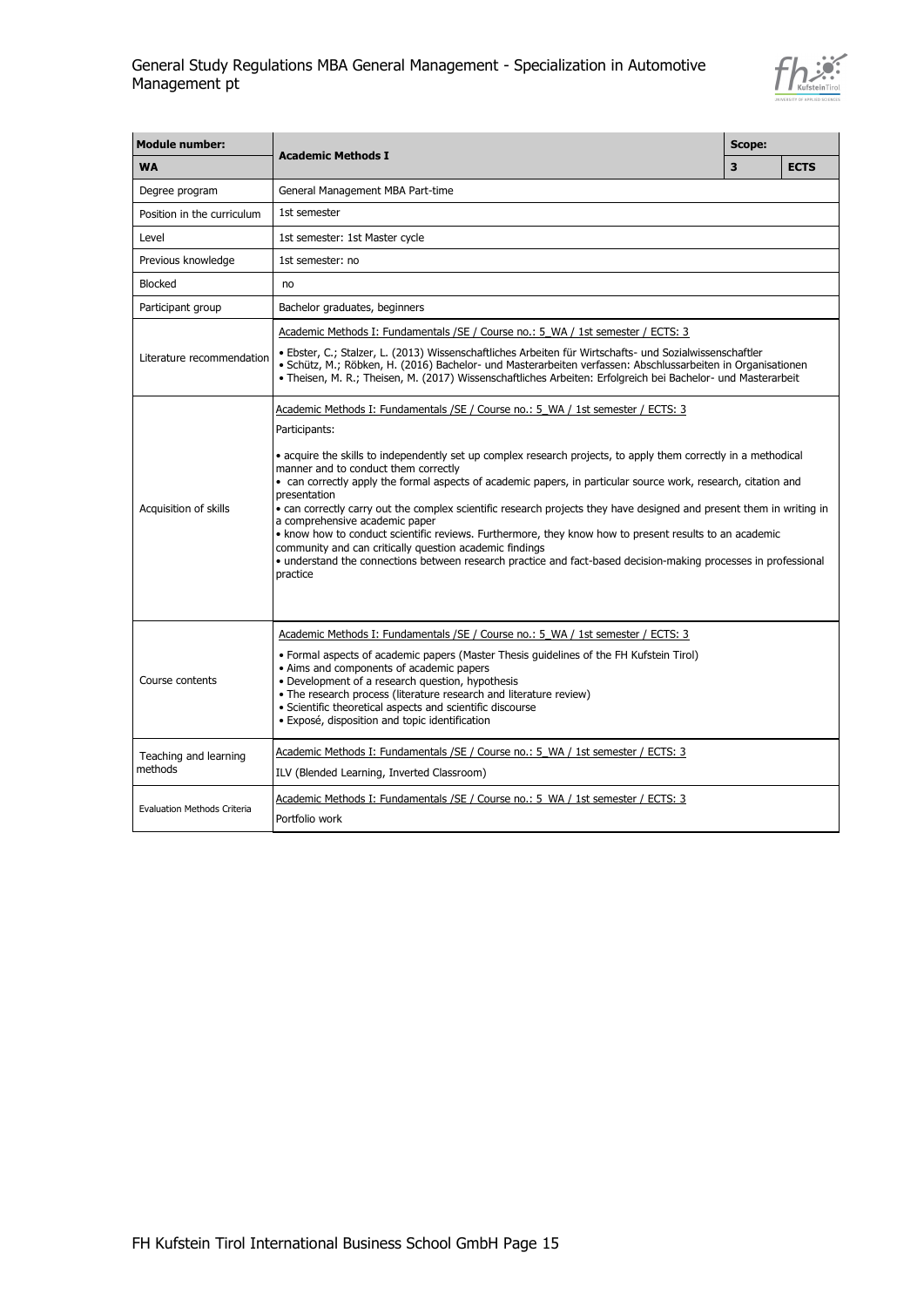

| <b>Module number:</b>              |                                                                                                                                                                                                                                                                                                                                                                                                                                                                                                                                                                                                                                                                                                                                                                                                                                                                                                                                                                                               |   |             |  |
|------------------------------------|-----------------------------------------------------------------------------------------------------------------------------------------------------------------------------------------------------------------------------------------------------------------------------------------------------------------------------------------------------------------------------------------------------------------------------------------------------------------------------------------------------------------------------------------------------------------------------------------------------------------------------------------------------------------------------------------------------------------------------------------------------------------------------------------------------------------------------------------------------------------------------------------------------------------------------------------------------------------------------------------------|---|-------------|--|
| <b>HR</b>                          | <b>Human Resource Management</b>                                                                                                                                                                                                                                                                                                                                                                                                                                                                                                                                                                                                                                                                                                                                                                                                                                                                                                                                                              | 5 | <b>ECTS</b> |  |
| Degree program                     | General Management MBA Part-time                                                                                                                                                                                                                                                                                                                                                                                                                                                                                                                                                                                                                                                                                                                                                                                                                                                                                                                                                              |   |             |  |
| Position in the curriculum         | 2nd semester                                                                                                                                                                                                                                                                                                                                                                                                                                                                                                                                                                                                                                                                                                                                                                                                                                                                                                                                                                                  |   |             |  |
| Level                              | 2nd semester: 1. Master cycle                                                                                                                                                                                                                                                                                                                                                                                                                                                                                                                                                                                                                                                                                                                                                                                                                                                                                                                                                                 |   |             |  |
| Previous knowledge                 | 2nd semester: None                                                                                                                                                                                                                                                                                                                                                                                                                                                                                                                                                                                                                                                                                                                                                                                                                                                                                                                                                                            |   |             |  |
| <b>Blocked</b>                     | no                                                                                                                                                                                                                                                                                                                                                                                                                                                                                                                                                                                                                                                                                                                                                                                                                                                                                                                                                                                            |   |             |  |
| Participant group                  | Bachelor graduates, beginners                                                                                                                                                                                                                                                                                                                                                                                                                                                                                                                                                                                                                                                                                                                                                                                                                                                                                                                                                                 |   |             |  |
|                                    | Human Resource Management /ILV / LV-Nr: 7 HR / 2.Semester / ECTS: 5                                                                                                                                                                                                                                                                                                                                                                                                                                                                                                                                                                                                                                                                                                                                                                                                                                                                                                                           |   |             |  |
| Literature recommendation          | · Miebach, B. (2017): Handbuch Human Resource Management: Das Individuum und seine Potentiale für die<br>Organisation<br>· Bildat, L./ Warszta, T. (2017): Psychologie im Human Resource Management: Ein Lehrbuch für Hochschule und<br>Praxis<br>• Achouri, C. (2015): Human Resources Management: Eine praxisbasierte Einführung<br>· Holtbrügge, D. (2018): Personalmanagement<br>• Kaudela-Baum/ Nagel, E./ Bürkler, P./ Glanzmann, V.(2018): Führung lernen: Fallstudien zu Führung,<br>Personalmanagement und Organisation<br>· Stierle, J./ Glasmacher, K./ Siller, H. (2017): Praxiswissen Personalcontrolling: Erfolgreiche Strategien und<br>interdisziplinäre Ansätze für die Ressource Mensch<br>• Bartscher, T./ Nissen, R. (2017): Personalmanagement: Grundlagen, Handlungsfelder, Praxis<br>• Nerdinger et.al. (2018): Arbeits- und Organisationspsychologie<br>Wegerich, C. (2015): Strategische Personalentwicklung in der Praxis: Instrumente, Erfolgsmodelle, Checklisten |   |             |  |
|                                    | <u>Human Resource Management /ILV /Course no.: 7 HR / 2nd semester / ECTS: 5</u>                                                                                                                                                                                                                                                                                                                                                                                                                                                                                                                                                                                                                                                                                                                                                                                                                                                                                                              |   |             |  |
| Acquisition of skills              | The participants:<br>. know the fields of activity and sub-areas of personnel management: Are able to analyze and plan the personnel<br>situation of a company<br>. can analyze and plan the personnel situation of a company<br>• are familiar with the most important concepts and tools of personnel management and are able to design the<br>fields of activity relevant to management<br>• know the connection between human resources work and strategic corporate development<br>• know the basics of work, industrial and organizational psychology and its applications and sub-areas<br>• know the goals and subject areas of personnel controlling<br>• can apply relevant personnel controlling tools<br>• know the co-determination and participation rights of works council, MAV and their influence on concepts and<br>tools                                                                                                                                                  |   |             |  |
|                                    | Human Resource Management /ILV / Course no.: 7 HR / 2nd semester / ECTS: 5                                                                                                                                                                                                                                                                                                                                                                                                                                                                                                                                                                                                                                                                                                                                                                                                                                                                                                                    |   |             |  |
| Course contents                    | • Basics of human resources management and human resource management: Human resources management in the<br>overall system of business processes: Tasks and functions of individual sub-areas of personnel management<br>• Basics of operational and strategic personnel management<br>• Organizational culture and development: Conflicts in organizations and organizational diagnosis<br>• motivation theories, employee interviews as an instrument of personnel management<br>• concepts and instruments of structural and process organization<br>· interaction between personnel and organizational development<br>• work structuring: Job Enrichment, Job Enlargement<br>· Operational and Strategic Personnel Controlling<br>. Leadership Methods, Styles and Techniques, Framework Model and Determinants of Leadership<br>· Basics of Industrial, Organizational and Personnel Psychology                                                                                           |   |             |  |
| Teaching and learning              | Human Resource Management /ILV / Course no.: 7_HR / 2nd semester / ECTS: 5                                                                                                                                                                                                                                                                                                                                                                                                                                                                                                                                                                                                                                                                                                                                                                                                                                                                                                                    |   |             |  |
| methods                            | ILV (Blended Learning, Inverted Classroom)                                                                                                                                                                                                                                                                                                                                                                                                                                                                                                                                                                                                                                                                                                                                                                                                                                                                                                                                                    |   |             |  |
| <b>Evaluation Methods Criteria</b> | Human Resource Management /ILV /Course no.: 7 HR / 2nd semester / ECTS: 5<br>Portfolio work                                                                                                                                                                                                                                                                                                                                                                                                                                                                                                                                                                                                                                                                                                                                                                                                                                                                                                   |   |             |  |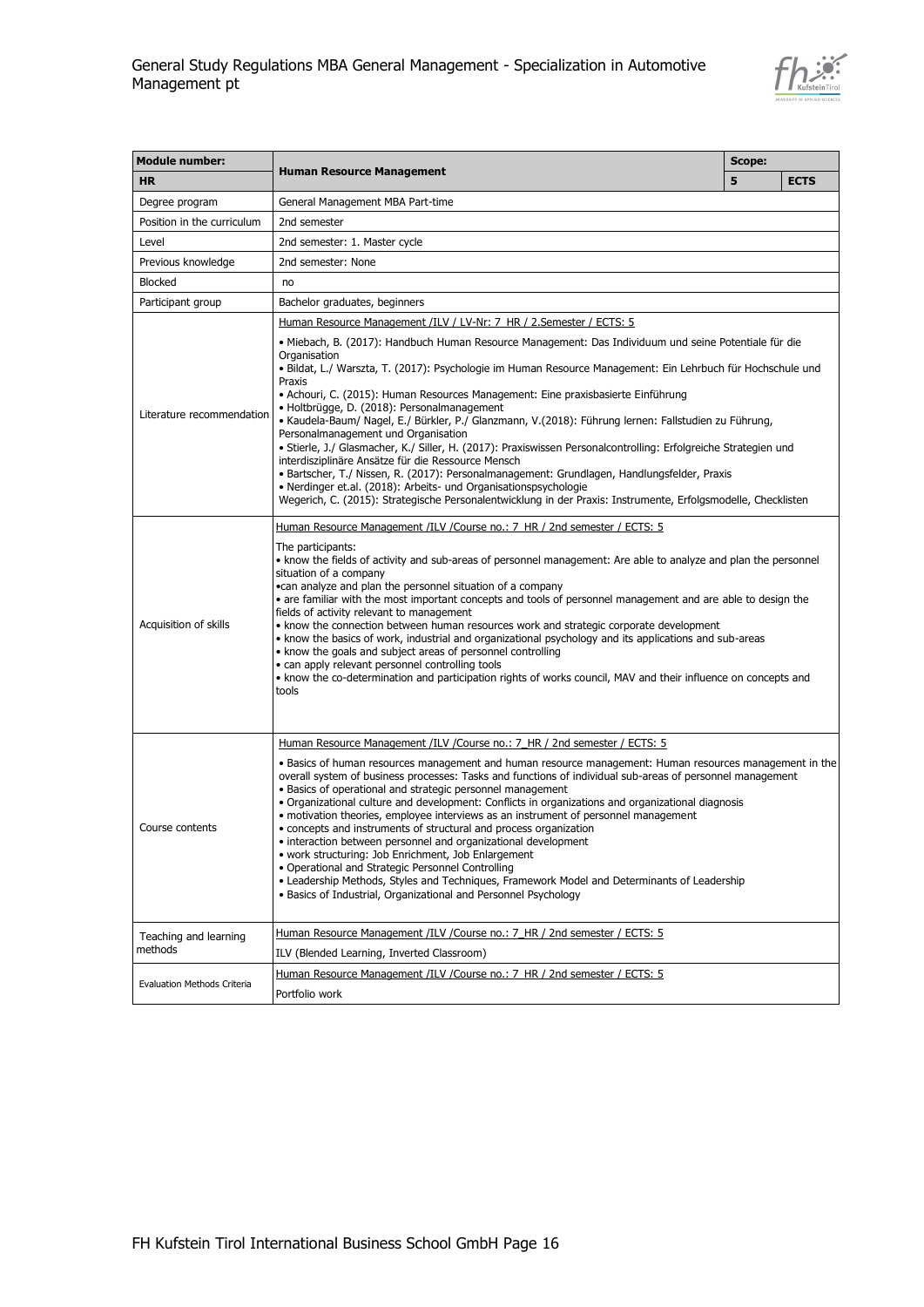

| <b>Module number:</b>              |                                                                                                                                                                                                                                                                                                                                                                                                                                                                                                                                                                                                                                                                                                                                                                                                                                                                                |   |             |
|------------------------------------|--------------------------------------------------------------------------------------------------------------------------------------------------------------------------------------------------------------------------------------------------------------------------------------------------------------------------------------------------------------------------------------------------------------------------------------------------------------------------------------------------------------------------------------------------------------------------------------------------------------------------------------------------------------------------------------------------------------------------------------------------------------------------------------------------------------------------------------------------------------------------------|---|-------------|
| <b>MFM</b>                         | <b>Market Research &amp; Methods</b>                                                                                                                                                                                                                                                                                                                                                                                                                                                                                                                                                                                                                                                                                                                                                                                                                                           | 3 | <b>ECTS</b> |
| Degree program                     | General Management MBA Part-time                                                                                                                                                                                                                                                                                                                                                                                                                                                                                                                                                                                                                                                                                                                                                                                                                                               |   |             |
| Position in the curriculum         | 2nd semester                                                                                                                                                                                                                                                                                                                                                                                                                                                                                                                                                                                                                                                                                                                                                                                                                                                                   |   |             |
| Level                              | 2nd semester: 1st Master cycle                                                                                                                                                                                                                                                                                                                                                                                                                                                                                                                                                                                                                                                                                                                                                                                                                                                 |   |             |
| Previous knowledge                 | 2nd semester: Academic Methods                                                                                                                                                                                                                                                                                                                                                                                                                                                                                                                                                                                                                                                                                                                                                                                                                                                 |   |             |
| <b>Blocked</b>                     | no                                                                                                                                                                                                                                                                                                                                                                                                                                                                                                                                                                                                                                                                                                                                                                                                                                                                             |   |             |
| Participant group                  | Bachelor graduates, beginners                                                                                                                                                                                                                                                                                                                                                                                                                                                                                                                                                                                                                                                                                                                                                                                                                                                  |   |             |
| Literature recommendation          | Market Research & Methods /ILV / Course no.: 6 MFM / 2nd semester / ECTS: 3<br>· Magerhans, A. (2016): Marktforschung, Eine praxisorientierte Einführung<br>· Kuß, A./ Wildner, R./ Kreis, H. (2014): Marktforschung, Grundlagen der Datenerhebung und Datenanalyse<br>• Koch, J./ Gebhardt, P. (2016): Marktforschung: Grundlagen und praktische Anwendungen<br>· Theobald, A. (2017): Praxis Online-Marktforschung, Grundlagen - Anwendungsbereiche - Durchführung<br>· Porst, R. (2014): Fragebogen, Ein Arbeitsbuch<br>· Kaiser, R. (2014): Qualitative Experteninterviews, Konzeptionelle Grundlagen und praktische Durchführung<br>• Mayring, P. (2015): Qualitative Inhaltsanalyse: Grundlagen und Techniken<br>• Cleff, T. (2015): Deskriptive Statistik und Explorative Datenanalyse<br>· Duller, C. (2013): Einführung in die Statistik mit EXCEL und SPSS, 3. Aufl. |   |             |
| Acquisition of skills              | Market Research & Methods /ILV / Course no.: 6 MFM / 2nd semester / ECTS: 3<br>The participants:<br>• know qualitative and quantitative methods of analysis<br>. know the design aspects of questionnaires: Question types, scale levels, alignment and dimensionality<br>• can evaluate questionnaires and analyze and interpret them using descriptive and simple inferential statistics: Data<br>collection, processing and evaluation<br>• can develop and formulate research questions and create and process research hypotheses<br>• can create and send an online questionnaire and collect and evaluate the data accordingly<br>· can apply inferential statistical evaluation procedures (e.g. in SPSS, Jasp, Datatab, Excel etc.)<br>• can create an interview quideline, conduct and evaluate expert interviews<br>• can conduct a qualitative content analysis    |   |             |
| Course contents                    | Market Research & Methods /ILV / Course no.: 6 MFM / 2nd semester / ECTS: 3<br>· Secondary, qualitative, quantitative research<br>· Questionnaire development and design<br>· Data modeling, coding and test procedure selection<br>• Introduction to online questionnaire design: Question variants, dynamic content, sending and evaluating responses<br>· Selected descriptive indicators, extension by inferential statistical methods<br>. Procedure and execution of interviews, transcription, coding of texts (category formation and generalization)<br>• The content-analytical procedure model (qualitative content analysis)                                                                                                                                                                                                                                       |   |             |
| Teaching and learning<br>methods   | Market Research & Methods /ILV / Course no.: 6 MFM / 2nd semester / ECTS: 3<br>ILV (Blended Learning, Inverted Classroom)                                                                                                                                                                                                                                                                                                                                                                                                                                                                                                                                                                                                                                                                                                                                                      |   |             |
| <b>Evaluation Methods Criteria</b> | Market Research & Methods /ILV / Course no.: 6 MFM / 2nd semester / ECTS: 3<br>Project work                                                                                                                                                                                                                                                                                                                                                                                                                                                                                                                                                                                                                                                                                                                                                                                    |   |             |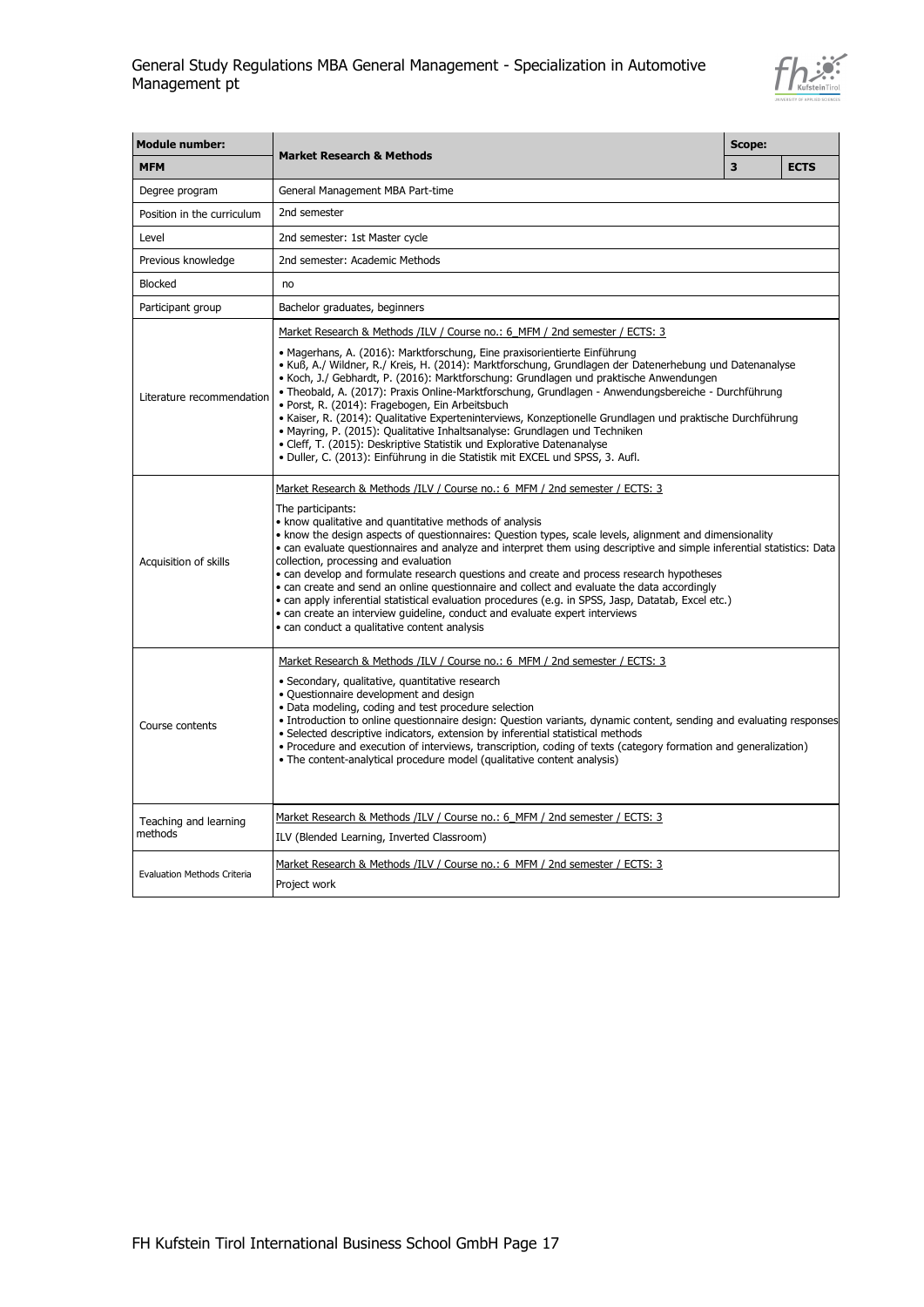

| <b>Module number:</b>                                                                                                                                           |                                                                                                                                                                                                                                                                                                                                                                                                                                                                                                                                                                                                                                                                             |   |             |
|-----------------------------------------------------------------------------------------------------------------------------------------------------------------|-----------------------------------------------------------------------------------------------------------------------------------------------------------------------------------------------------------------------------------------------------------------------------------------------------------------------------------------------------------------------------------------------------------------------------------------------------------------------------------------------------------------------------------------------------------------------------------------------------------------------------------------------------------------------------|---|-------------|
| <b>PK</b>                                                                                                                                                       | <b>Personal development &amp; communication</b>                                                                                                                                                                                                                                                                                                                                                                                                                                                                                                                                                                                                                             | 5 | <b>ECTS</b> |
| Degree program                                                                                                                                                  | General Management MBA Part-time                                                                                                                                                                                                                                                                                                                                                                                                                                                                                                                                                                                                                                            |   |             |
| Position in the curriculum                                                                                                                                      | 2nd semester                                                                                                                                                                                                                                                                                                                                                                                                                                                                                                                                                                                                                                                                |   |             |
| Level                                                                                                                                                           | 2nd semester: 1st Master cycle                                                                                                                                                                                                                                                                                                                                                                                                                                                                                                                                                                                                                                              |   |             |
| Previous knowledge                                                                                                                                              | 2nd semester: none                                                                                                                                                                                                                                                                                                                                                                                                                                                                                                                                                                                                                                                          |   |             |
| <b>Blocked</b>                                                                                                                                                  | no                                                                                                                                                                                                                                                                                                                                                                                                                                                                                                                                                                                                                                                                          |   |             |
| Participant group                                                                                                                                               | Bachelor graduates, beginners                                                                                                                                                                                                                                                                                                                                                                                                                                                                                                                                                                                                                                               |   |             |
| Literature recommendation                                                                                                                                       | Personality Development & Communication /ILV / Course no.: 9 PK / 2nd semester / ECTS: 5<br>Clutterbuck, D. (2016): Coaching Supervision: A Practical Guide for Supervisees<br>Richter, K.F. (2015): Coaching als kreativer Prozess: Werkbuch für Coaching und Supervision mit Gestalt und System<br>Amecke, M. (2020): Basiswissen Systemisches Coaching: Grundlagen der Systemtheorie und Methodenkoffer<br>Khabyuk, O./ Peters H. (2018): Kommunikationsmodelle: Grundlagen - Anwendungsfelder - Grenzen<br>Schulenburg, N. (2017): Exzellent präsentieren: Die Psychologie erfolgreicher Ideenvermittlung - Werkzeuge und<br>Techniken für herausragende Präsentationen |   |             |
| Acquisition of skills                                                                                                                                           | Personality Development & Communication /ILV / Course no.: 9 PK / 2nd semester / ECTS: 5<br>The participants:<br>. know different communication models and communication techniques (e.g. Pacing & Leading) and know how to<br>apply them<br>• know the basics of rhetoric<br>• know the basics of NLP<br>• know how to compare their own self-perception with the perception of others<br>. know the basics of supervision and coaching and know how to apply them in practice<br>• know how to present and arque in a self-confident and professional way                                                                                                                 |   |             |
| Course contents                                                                                                                                                 | Personality Development & Communication /ILV / Course no.: 9 PK / 2nd semester / ECTS: 5<br>• Fundamentals: Supervision and coaching theories with practical application<br>• Coaching approaches for executives and promoting resilience<br>• Rhetoric, conversation and presentation techniques<br>. Dealing with one's own limits: Identifying beliefs and blind spots<br>• Motivational theories                                                                                                                                                                                                                                                                        |   |             |
| Teaching and learning                                                                                                                                           | Personality Development & Communication /ILV / Course no.: 9 PK / 2nd semester / ECTS: 5                                                                                                                                                                                                                                                                                                                                                                                                                                                                                                                                                                                    |   |             |
| methods                                                                                                                                                         | ILV (Blended Learning, Inverted Classroom)                                                                                                                                                                                                                                                                                                                                                                                                                                                                                                                                                                                                                                  |   |             |
| Personality Development & Communication /ILV / Course no.: 9 PK / 2nd semester / ECTS: 5<br><b>Evaluation Methods Criteria</b><br>Presentation & Portfolio Work |                                                                                                                                                                                                                                                                                                                                                                                                                                                                                                                                                                                                                                                                             |   |             |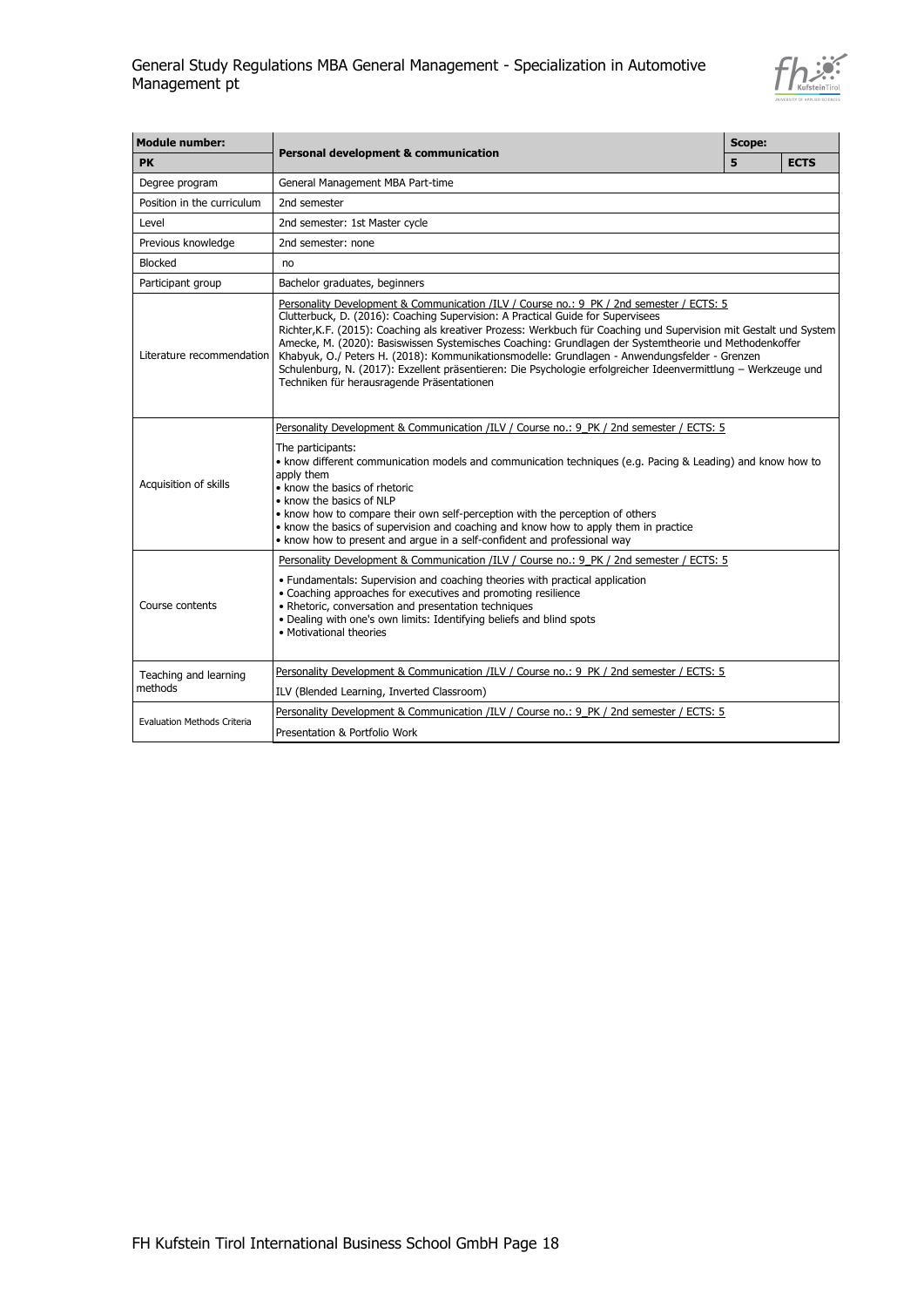### General Study Regulations MBA General Management - Specialization in Automotive Management pt



| <b>Module number:</b>              |                                                                                                                                                                                                                                                                                                                                                                                                                                                                                                                                                                                                                                                                                                                                                                                                                                                                                                                                                                                                                                                                                                                                                    | Scope: |             |  |
|------------------------------------|----------------------------------------------------------------------------------------------------------------------------------------------------------------------------------------------------------------------------------------------------------------------------------------------------------------------------------------------------------------------------------------------------------------------------------------------------------------------------------------------------------------------------------------------------------------------------------------------------------------------------------------------------------------------------------------------------------------------------------------------------------------------------------------------------------------------------------------------------------------------------------------------------------------------------------------------------------------------------------------------------------------------------------------------------------------------------------------------------------------------------------------------------|--------|-------------|--|
| <b>RFF</b>                         | Law for managers                                                                                                                                                                                                                                                                                                                                                                                                                                                                                                                                                                                                                                                                                                                                                                                                                                                                                                                                                                                                                                                                                                                                   | 5      | <b>ECTS</b> |  |
| Degree program                     | General Management MBA Part-time                                                                                                                                                                                                                                                                                                                                                                                                                                                                                                                                                                                                                                                                                                                                                                                                                                                                                                                                                                                                                                                                                                                   |        |             |  |
| Position in the curriculum         | 2nd semester                                                                                                                                                                                                                                                                                                                                                                                                                                                                                                                                                                                                                                                                                                                                                                                                                                                                                                                                                                                                                                                                                                                                       |        |             |  |
| Level                              | 2nd semester: 1. Master cycle                                                                                                                                                                                                                                                                                                                                                                                                                                                                                                                                                                                                                                                                                                                                                                                                                                                                                                                                                                                                                                                                                                                      |        |             |  |
| Previous knowledge                 | 2nd semester: None                                                                                                                                                                                                                                                                                                                                                                                                                                                                                                                                                                                                                                                                                                                                                                                                                                                                                                                                                                                                                                                                                                                                 |        |             |  |
| <b>Blocked</b>                     | no                                                                                                                                                                                                                                                                                                                                                                                                                                                                                                                                                                                                                                                                                                                                                                                                                                                                                                                                                                                                                                                                                                                                                 |        |             |  |
| Participant group                  | Bachelor graduates, beginners                                                                                                                                                                                                                                                                                                                                                                                                                                                                                                                                                                                                                                                                                                                                                                                                                                                                                                                                                                                                                                                                                                                      |        |             |  |
| Literature recommendation          | Law for Managers /ILV / Course no.: 8 RFF / 2nd semester / ECTS: 5<br>Grundlagen:<br>Vieweg, K., & Fischer, M. (2019) Wirtschaftsrecht: Grundlagen<br>Bydlinski, P. (2017) Grundzüge des Privatrechts: Für Ausbildung und Praxis<br>Arbeitsrecht & Arbeitsvertragsgestaltung:<br>Bährle, R. (2019). Arbeitsrecht für Arbeitgeber: Tipps zur Vermeidung von kostspieligen Fehlern – Mit zahlreichen<br>Beispielen und Vorlagen für die betriebliche Praxis<br>Brodil, W., & Risak, M. (2019). Arbeitsrecht in Grundzügen<br>Laimer, H. G., & Wieser, L. (2019). Arbeitsrecht für HR und Personalwesen<br>Haftungsrechtliche Aspekte des Managements:<br>Bollenberger, M. (2017). Geschäftsführerhaftung: Haftung des Geschäftsführers, der Gesellschaft und der<br>Gesellschafter der GmbH<br>Eberhardt, S. R., & Gurmann, S. (2016) (Hrsg.). Managementhaftung in der Praxis<br>Ertl, P., Gerlach, R., Griesmayr, N., & Murhi, G. (2019). Persönliche Haftung der Geschäftsführer, Vorstände und<br>Aufsichtsräte                                                                                                                                  |        |             |  |
| Acquisition of skills              | Law for Managers /ILV / Course no.: 8 RFF / 2nd semester / ECTS: 5<br>The acquisition of skills is divided into basics, labor law and drafting of employment contracts and liability aspects of<br>management.<br>The participants<br>• know the general civil and private law aspects of entrepreneurial activity<br>• understand basic legal principles, which are conveyed by means of concrete examples of frequent problem cases<br>in legal practice<br>• know the basics of the General Data Protection Regulation<br>• know the differences and similarities in the formation of contracts and the resulting obligations for both the<br>employee and the employer<br>• know the differences and similarities in the drafting of contracts<br>• can assess and reflect on practical cases<br>• can draw up components of employment contracts in principle<br>• know the essential aspects of liability law relevant to managers and managing directors<br>. Know the essential problems and possible solutions in connection with third party interests of creditors,<br>competitors, consumers, employees, investors and tax authorities |        |             |  |
| Course contents                    | Law for Managers /ILV / Course no.: 8 RFF / 2nd semester / ECTS: 5<br>Fundamentals:<br>· Distinction between private law and public law<br>• Basics of property law<br>• The natural and legal person (legal capacity and capacity to act)<br>• General contract law<br>· Basic data protection regulation<br>• Legal forms of companies<br>Labor law & drafting of employment contracts:<br>• Elements and drafting of the employment contract<br>• Rights and duties of employer and employee<br>• Co-determination, dismissal and protection against dismissal<br>Liability aspects of management:<br>· Overview of corporate criminal law<br>• Basics of liability and insurance issues<br>• Liability avoidance and aspects of competition and corporate law                                                                                                                                                                                                                                                                                                                                                                                  |        |             |  |
| Teaching and learning<br>methods   | Law for Managers /ILV / Course no.: 8 RFF / 2nd semester / ECTS: 5<br>ILV (Blended Learning, Inverted Classroom)                                                                                                                                                                                                                                                                                                                                                                                                                                                                                                                                                                                                                                                                                                                                                                                                                                                                                                                                                                                                                                   |        |             |  |
| <b>Evaluation Methods Criteria</b> | Law for Managers /ILV / Course no.: 8_RFF / 2nd semester / ECTS: 5<br>Final exam                                                                                                                                                                                                                                                                                                                                                                                                                                                                                                                                                                                                                                                                                                                                                                                                                                                                                                                                                                                                                                                                   |        |             |  |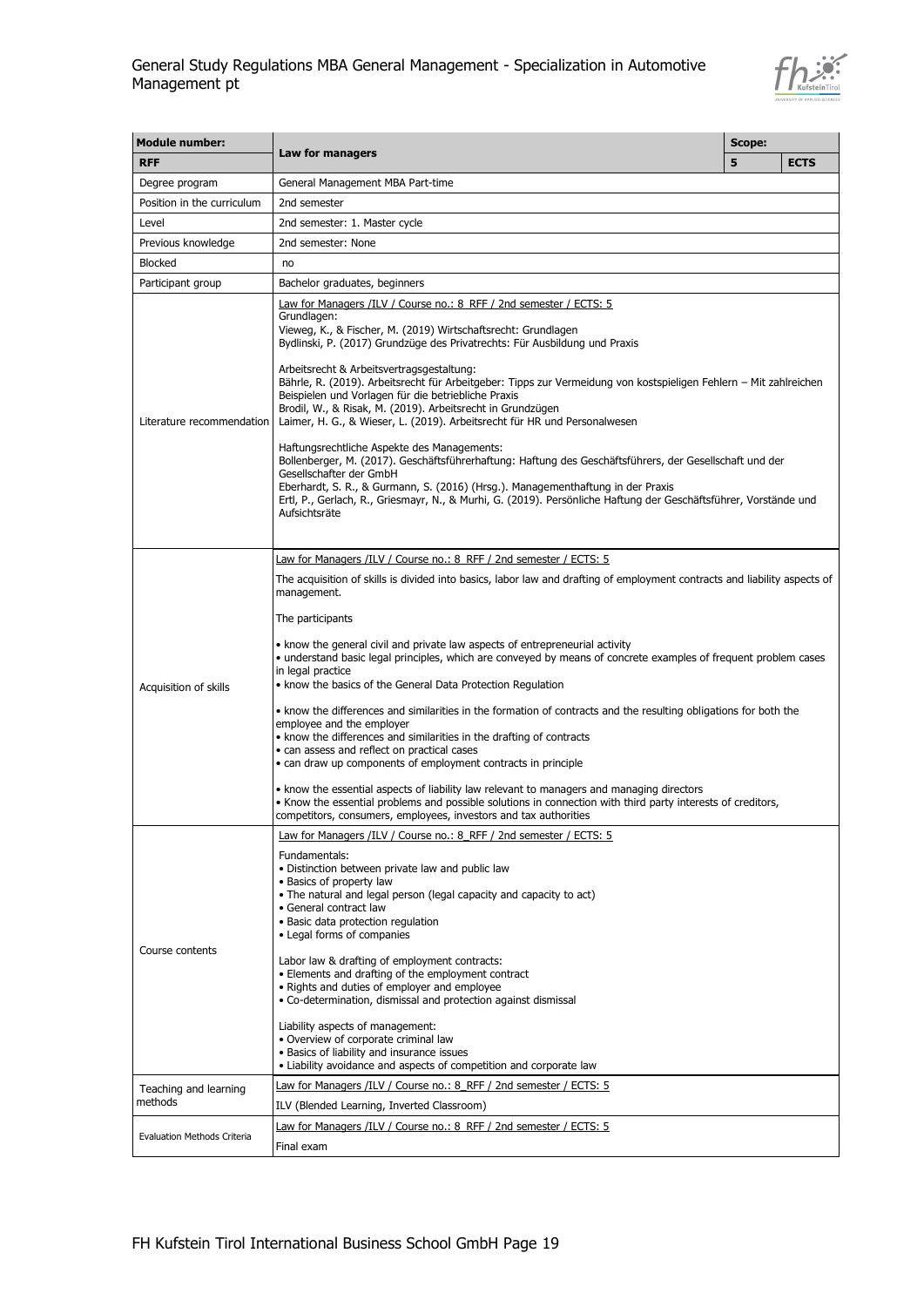

| <b>Module number:</b>              |                                                                                                                                                                                                                                                                                                                                                                                                                                                                                                                                                                                                                                                                                                                                                                                                                                                                                                                                                                        | Scope:         |             |  |
|------------------------------------|------------------------------------------------------------------------------------------------------------------------------------------------------------------------------------------------------------------------------------------------------------------------------------------------------------------------------------------------------------------------------------------------------------------------------------------------------------------------------------------------------------------------------------------------------------------------------------------------------------------------------------------------------------------------------------------------------------------------------------------------------------------------------------------------------------------------------------------------------------------------------------------------------------------------------------------------------------------------|----------------|-------------|--|
| <b>WAII</b>                        | <b>Academic Methods II: Coaching &amp; Mentoring</b>                                                                                                                                                                                                                                                                                                                                                                                                                                                                                                                                                                                                                                                                                                                                                                                                                                                                                                                   | $\overline{2}$ | <b>ECTS</b> |  |
| Degree program                     | General Management MBA Part-time                                                                                                                                                                                                                                                                                                                                                                                                                                                                                                                                                                                                                                                                                                                                                                                                                                                                                                                                       |                |             |  |
| Position in the curriculum         | 2nd semester                                                                                                                                                                                                                                                                                                                                                                                                                                                                                                                                                                                                                                                                                                                                                                                                                                                                                                                                                           |                |             |  |
| Level                              | 2nd semester: 1st Master cycle                                                                                                                                                                                                                                                                                                                                                                                                                                                                                                                                                                                                                                                                                                                                                                                                                                                                                                                                         |                |             |  |
| Previous knowledge                 | 2nd semester: Academic Methods I                                                                                                                                                                                                                                                                                                                                                                                                                                                                                                                                                                                                                                                                                                                                                                                                                                                                                                                                       |                |             |  |
| <b>Blocked</b>                     | no                                                                                                                                                                                                                                                                                                                                                                                                                                                                                                                                                                                                                                                                                                                                                                                                                                                                                                                                                                     |                |             |  |
| Participant group                  | Bachelor graduates, beginners                                                                                                                                                                                                                                                                                                                                                                                                                                                                                                                                                                                                                                                                                                                                                                                                                                                                                                                                          |                |             |  |
|                                    | Academic Methods II: Coaching & Mentoring / SE / Course no.: 10 WAII / 2nd semester / ECTS: 2                                                                                                                                                                                                                                                                                                                                                                                                                                                                                                                                                                                                                                                                                                                                                                                                                                                                          |                |             |  |
| Literature recommendation          | Matthiesen, V. (2020): ZEITMANAGEMENT - Die Kunst der perfekten Organisation: Wie Sie mit Hilfe von effizientem<br>Selbstmanagement Ihre Produktivität und Motivation ganz einfach steigern und all Ihre Ziele erreichen<br>Franck, N. (2019): Handbuch Wissenschaftliches Schreiben: Eine Anleitung von A bis Z<br>Manschwetus, U. (2016): Ratgeber wissenschaftliches Arbeiten: Leicht verständliche Anleitung für das Schreiben<br>wissenschaftlicher Texte im Studium                                                                                                                                                                                                                                                                                                                                                                                                                                                                                              |                |             |  |
|                                    | Academic Methods II: Coaching & Mentoring /SE / Course no.: 10 WAII / 2nd semester / ECTS: 2                                                                                                                                                                                                                                                                                                                                                                                                                                                                                                                                                                                                                                                                                                                                                                                                                                                                           |                |             |  |
| Acquisition of skills              | The participants:<br>• are able to independently develop and elaborate a course-specific topic and to check and apply it using scientific<br>methods<br>• are able to identify a suitable topic for their Master Thesis and to narrow it down to a workable level<br>• are able to define a suitable objective, research question and method<br>• know the components of an exposé and know how to implement them<br>• are able to prepare and present their ideas in a comprehensible way<br>· are able to critically discuss, reflect and thus further develop their ideas and those of their fellow students against<br>the background of the academic "state of the art"                                                                                                                                                                                                                                                                                           |                |             |  |
| Course contents                    | Academic Methods II: Coaching & Mentoring /SE / Course no.: 10 WAII / 2nd semester / ECTS: 2<br>In this course, a group of students is assigned a mentor who accompanies and supports the students through the<br>process of finding ideas for a Master Thesis topic to the implementation of an exposé. Individual mentoring, but also<br>exchange within the group is activated, guided and encouraged. This should trigger a first process of finding ideas<br>for topics of the Master Thesis and initiate a description of the project in the form of an exposé.<br>· Techniques of topic identification, development, delimitation and preparation (pre-exposé)<br>· Presentation and discussion of best practice exposés and theses<br>• Individual coaching and mentoring on possible guestions regarding the Master Thesis<br>• Intensive exchange and promotion of creativity<br>• Academic reviews: Digital library and research tools<br>· Exposé creation |                |             |  |
| Teaching and learning              | Academic Methods II: Coaching & Mentoring / SE / Course no.: 10 WAII / 2nd semester / ECTS: 2                                                                                                                                                                                                                                                                                                                                                                                                                                                                                                                                                                                                                                                                                                                                                                                                                                                                          |                |             |  |
| methods                            | ILV (Blended Learning, Inverted Classroom)                                                                                                                                                                                                                                                                                                                                                                                                                                                                                                                                                                                                                                                                                                                                                                                                                                                                                                                             |                |             |  |
| <b>Evaluation Methods Criteria</b> | Academic Methods II: Coaching & Mentoring /SE / Course no.: 10 WAII / 2nd semester / ECTS: 2<br>Presentation                                                                                                                                                                                                                                                                                                                                                                                                                                                                                                                                                                                                                                                                                                                                                                                                                                                           |                |             |  |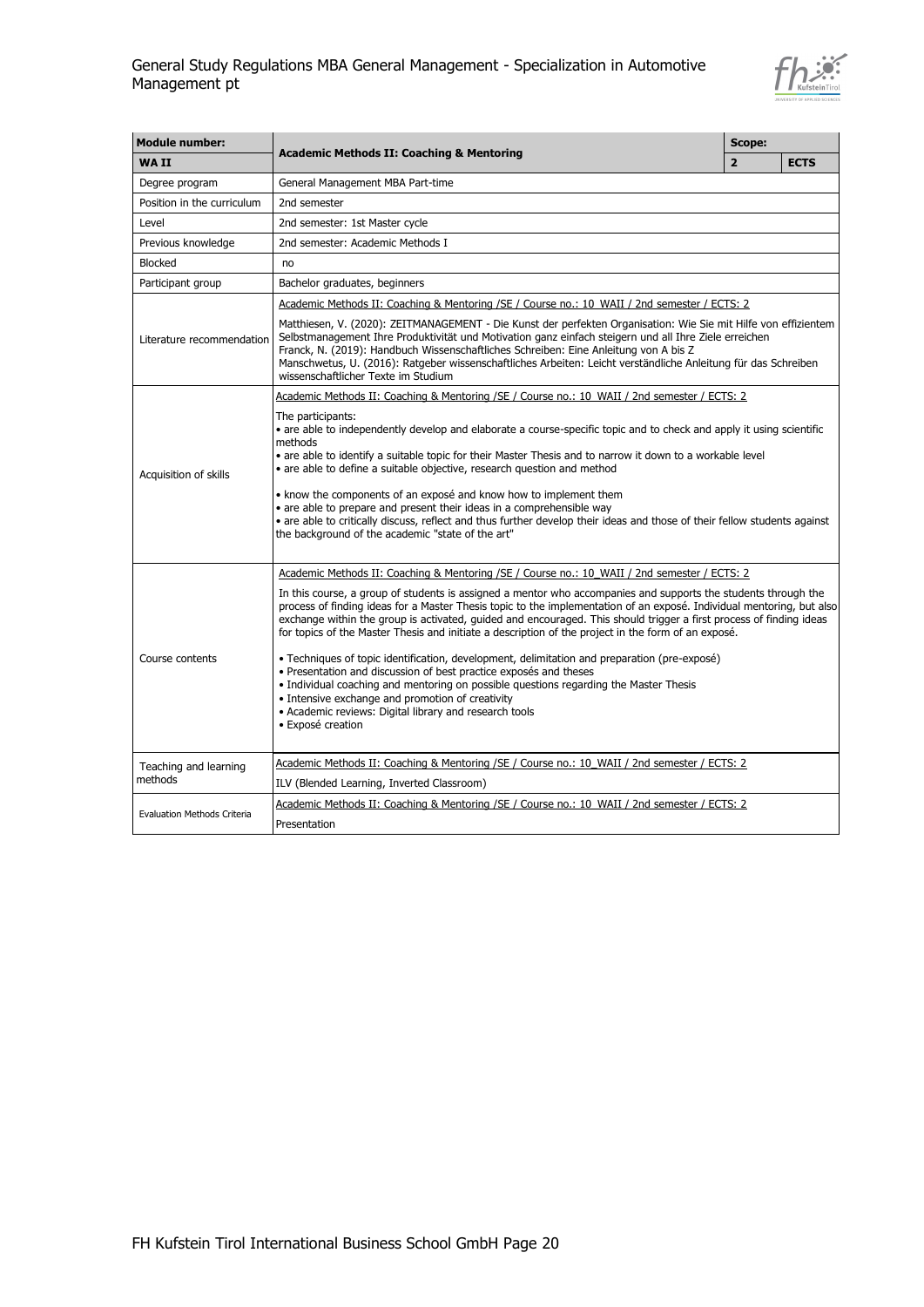

| <b>Module number:</b>              | Digital Transformation in the Automotive Industry                                                                                                                                                                                                                                                                                                                                                                                                                                                                                                                                                                                                                                                                                                                                           |  |             |  |  |
|------------------------------------|---------------------------------------------------------------------------------------------------------------------------------------------------------------------------------------------------------------------------------------------------------------------------------------------------------------------------------------------------------------------------------------------------------------------------------------------------------------------------------------------------------------------------------------------------------------------------------------------------------------------------------------------------------------------------------------------------------------------------------------------------------------------------------------------|--|-------------|--|--|
| <b>DTA</b>                         |                                                                                                                                                                                                                                                                                                                                                                                                                                                                                                                                                                                                                                                                                                                                                                                             |  | <b>ECTS</b> |  |  |
| Degree program                     | General Management MBA Part-time                                                                                                                                                                                                                                                                                                                                                                                                                                                                                                                                                                                                                                                                                                                                                            |  |             |  |  |
| Position in the curriculum         | 3rd semester                                                                                                                                                                                                                                                                                                                                                                                                                                                                                                                                                                                                                                                                                                                                                                                |  |             |  |  |
| Level                              | 3rd semester: 1st Master cycle                                                                                                                                                                                                                                                                                                                                                                                                                                                                                                                                                                                                                                                                                                                                                              |  |             |  |  |
| Previous knowledge                 | 3rd semester: None                                                                                                                                                                                                                                                                                                                                                                                                                                                                                                                                                                                                                                                                                                                                                                          |  |             |  |  |
| <b>Blocked</b>                     | no                                                                                                                                                                                                                                                                                                                                                                                                                                                                                                                                                                                                                                                                                                                                                                                          |  |             |  |  |
| Participant group                  | Bachelor graduates, beginners                                                                                                                                                                                                                                                                                                                                                                                                                                                                                                                                                                                                                                                                                                                                                               |  |             |  |  |
| Literature recommendation          | Digital Transformation in the Automotive Industry (elective)* /ILV / Course no.: 13 DTA / 3rd semester / ECTS: 5<br>Winkelhake, U. (2021): Die digitale Transformation der Automobilindustrie<br>Nolting, M. (2021): Künstliche Intelligenz in der Automobilindustrie<br>Proff, H./ Fojcik, T.M. (Hrsg.) (2018): Mobilität und Digitale Transformation. Technische und betriebswirtschaftliche<br>Aspekte<br>Gärtner, C./ Heinrich, C. (Hrsg.) (2018): Fallstudien zur Digitalen Transformation. Case Studies für die Lehre und<br>praktische Anwendung<br>Riasanow, T./ Galic, G./ Böhm, M./ Krcmar, H. (2018): Digitale Transformation am Beispiel der Automobilindustrie,<br>In: Oswald, G./ Krcmar, H. (Hrsg.): Digitale Transformation. Fallbeispiele und Branchenanalysen, S. 167-186 |  |             |  |  |
| Acquisition of skills              | Digital Transformation in the Automotive Industry (elective)* /ILV / Course no.: 13 DTA / 3rd semester / ECTS: 5<br>The participants:<br>• know the drivers of the digital transformation (digitalization, industry 4.0, artificial intelligence, autonomous<br>driving, etc.)<br>• know changing customer needs (e.g. digital lifestyle, car sharing, sustainability) and the resulting challenges<br>. know the effects of the digital transformation on various stakeholders and can transfer these to their own<br>organization<br>• can assess and evaluate effects with regard to business management aspects<br>· can develop strategies for digital business models and value chains                                                                                                |  |             |  |  |
| Course contents                    | Digital Transformation in the Automotive Industry (elective)* /ILV / Course no.: 13 DTA / 3rd semester / ECTS: 5<br>• Introduction to digital transformation<br>• Autonomous driving and artificial intelligence<br>• Consumer behavior and digital lifestyle<br>· Digital value chains<br>• Development of digital transformation and impact on the industry<br>• Digitalization in management and strategic corporate development                                                                                                                                                                                                                                                                                                                                                         |  |             |  |  |
| Teaching and learning              | Digital Transformation in the Automotive Industry (elective)* /ILV / Course no.: 13 DTA / 3rd semester / ECTS: 5                                                                                                                                                                                                                                                                                                                                                                                                                                                                                                                                                                                                                                                                            |  |             |  |  |
| methods                            | ILV (Blended Learning, Inverted Classroom)                                                                                                                                                                                                                                                                                                                                                                                                                                                                                                                                                                                                                                                                                                                                                  |  |             |  |  |
| <b>Evaluation Methods Criteria</b> | Digital Transformation in the Automotive Industry (elective)* /ILV / Course no.: 13 DTA / 3rd semester / ECTS: 5<br>Portfolio work                                                                                                                                                                                                                                                                                                                                                                                                                                                                                                                                                                                                                                                          |  |             |  |  |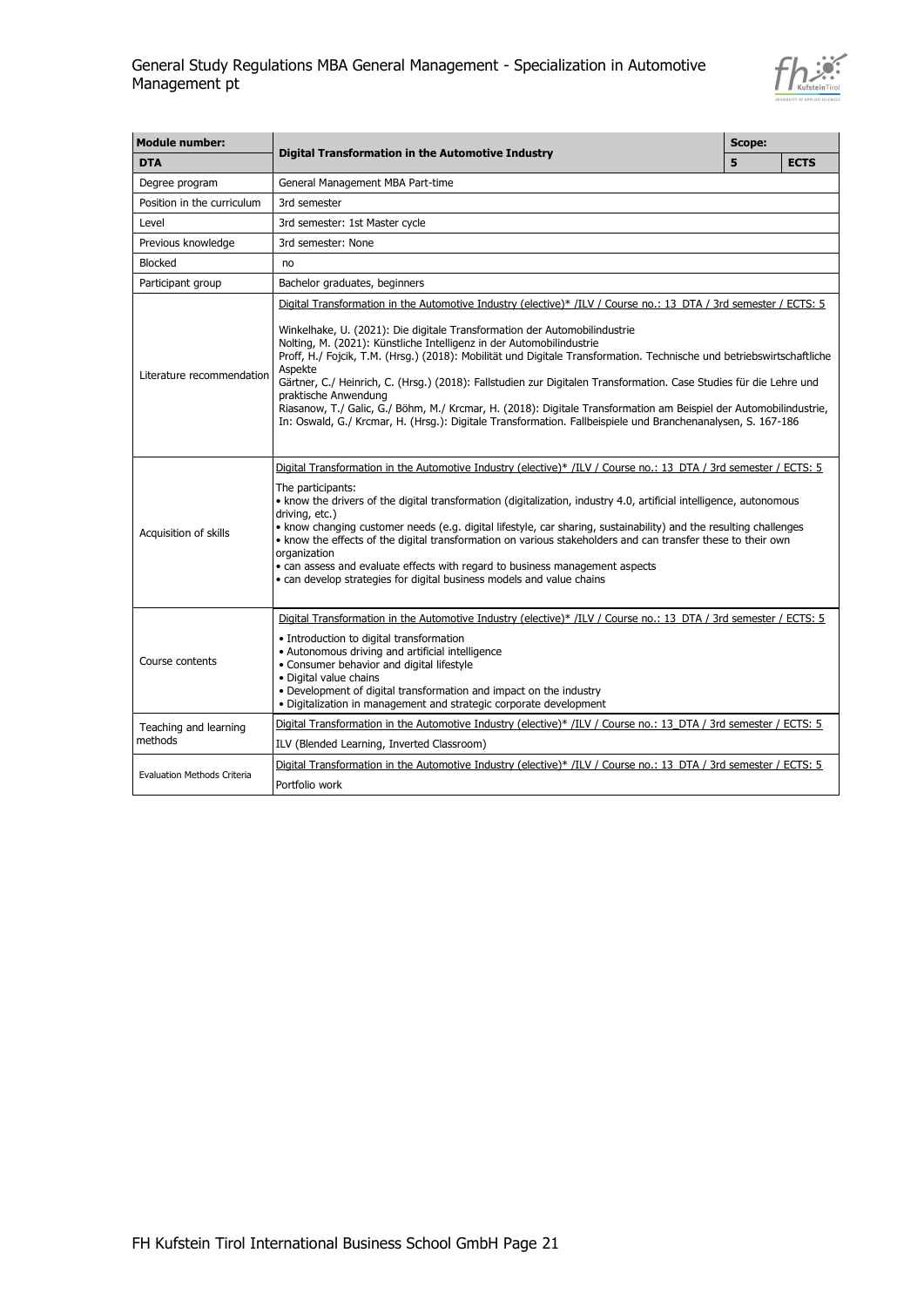

| <b>Module number:</b>              |                                                                                                                                                                                                                                                                                                                                                                                                                                                                                                                                                                                                                                                                                                                                                                                                                                                                                                                                                                                                                                                                                                                                                                                                                                                                                                                                                                                            | Scope: |             |  |  |
|------------------------------------|--------------------------------------------------------------------------------------------------------------------------------------------------------------------------------------------------------------------------------------------------------------------------------------------------------------------------------------------------------------------------------------------------------------------------------------------------------------------------------------------------------------------------------------------------------------------------------------------------------------------------------------------------------------------------------------------------------------------------------------------------------------------------------------------------------------------------------------------------------------------------------------------------------------------------------------------------------------------------------------------------------------------------------------------------------------------------------------------------------------------------------------------------------------------------------------------------------------------------------------------------------------------------------------------------------------------------------------------------------------------------------------------|--------|-------------|--|--|
| <b>IFA</b>                         | Integrative case study in automotive                                                                                                                                                                                                                                                                                                                                                                                                                                                                                                                                                                                                                                                                                                                                                                                                                                                                                                                                                                                                                                                                                                                                                                                                                                                                                                                                                       | 5      | <b>ECTS</b> |  |  |
| Degree program                     | General Management MBA Part-time                                                                                                                                                                                                                                                                                                                                                                                                                                                                                                                                                                                                                                                                                                                                                                                                                                                                                                                                                                                                                                                                                                                                                                                                                                                                                                                                                           |        |             |  |  |
| Position in the curriculum         | 3rd semester                                                                                                                                                                                                                                                                                                                                                                                                                                                                                                                                                                                                                                                                                                                                                                                                                                                                                                                                                                                                                                                                                                                                                                                                                                                                                                                                                                               |        |             |  |  |
| Level                              | 3rd semester: 1. Master cycle                                                                                                                                                                                                                                                                                                                                                                                                                                                                                                                                                                                                                                                                                                                                                                                                                                                                                                                                                                                                                                                                                                                                                                                                                                                                                                                                                              |        |             |  |  |
| Previous knowledge                 | 3rd semester: Modules from the 1st / 2nd semester:                                                                                                                                                                                                                                                                                                                                                                                                                                                                                                                                                                                                                                                                                                                                                                                                                                                                                                                                                                                                                                                                                                                                                                                                                                                                                                                                         |        |             |  |  |
| <b>Blocked</b>                     | no                                                                                                                                                                                                                                                                                                                                                                                                                                                                                                                                                                                                                                                                                                                                                                                                                                                                                                                                                                                                                                                                                                                                                                                                                                                                                                                                                                                         |        |             |  |  |
| Participant group                  | Bachelor graduates, beginners                                                                                                                                                                                                                                                                                                                                                                                                                                                                                                                                                                                                                                                                                                                                                                                                                                                                                                                                                                                                                                                                                                                                                                                                                                                                                                                                                              |        |             |  |  |
| Literature recommendation          | <u>Integrative Fallstudie in Automotive (WP)* /PT / LV-Nr: 12 IFA / 3.Semester / ECTS: 5</u><br>Patzak, G./ Rattay, G. (2017) Projektmanagement: Projekte, Projektportfolios, Programme und<br>projektorientierte Unternehmen.<br>Schöneck, N. M./Voß, W. (2013) Das Forschungsprojekt: Planung, Durchführung und Auswertung einer<br>quantitativen Studie.<br>Preußig, J. (2018) Agiles Projektmanagement: Agilität und Scrumim klassischen Projektumfeld.<br>Ahlemann, F. (2013): Strategisches Projektmanagement: Praxisleitfaden, Fallstudien und Trends                                                                                                                                                                                                                                                                                                                                                                                                                                                                                                                                                                                                                                                                                                                                                                                                                               |        |             |  |  |
| Acquisition of skills              | Integrative Case Study in Automotive (elective)* /PT / Course no.: 12 IFA / 3rd semester / ECTS: 5<br>The participants apply their theoretical and practical knowledge from the first two semesters to<br>independently work on a practice-oriented project from the chosen specialization.<br>The participations are able to:<br>• independently identify problems and tasks from a given objective<br>• independently collect and analyze data<br>• independently take on project management<br>• independently develop solutions and present results<br>• independently develop specialist knowledge to solve specific problems and apply specialist knowledge to<br>the situation<br>The participants know about the importance of:<br>- project communication<br>- self-organization<br>- time management<br>- organizational skills<br>- stress management and resilience<br>and can put this into practice                                                                                                                                                                                                                                                                                                                                                                                                                                                                          |        |             |  |  |
| Course contents                    | Integrative Case Study in Automotive (elective)* /PT / Course no.: 12 IFA / 3rd semester / ECTS: 5<br>Participants must carry out a project of $5$ ECTS = 125 h independently in small groups. The basis for this is<br>a set objective. In order to also intensify the social skills of the students, the projects are carried out in<br>student teams under independent leadership and team building, planning, monitoring, communication,<br>coordination, budgeting, etc.). The role of the course leader is focused on coaching the students.<br>Depending on the practical project or integrative case study, skills such as the analysis of a business case,<br>economically responsible decision-making competence, risk management, intercultural action competence,<br>organizational and social competence, budget competence and project management are forced and<br>taught. The abovementioned learning and teaching objectives are ensured by an actual implementation of<br>the solution approach.<br>Exemplary presentation of the course content to be taught:<br>- Joint kick-off course<br>- Project client briefing<br>- Project development and management<br>- Interim presentations and final presentation<br>- Coaching<br>- Implementation or completion<br>- Support during implementation<br>- Follow-up reporting and documentation<br>- Project presentation |        |             |  |  |
| Teaching and learning methods      | Integrative Case Study in Automotive (elective)* /PT / Course no.: 12 IFA / 3rd semester / ECTS: 5<br>ILV (Blended Learning, Inverted Classroom) and Project                                                                                                                                                                                                                                                                                                                                                                                                                                                                                                                                                                                                                                                                                                                                                                                                                                                                                                                                                                                                                                                                                                                                                                                                                               |        |             |  |  |
| <b>Evaluation Methods Criteria</b> | Integrative Case Study in Automotive (elective)* /PT / Course no.: 12 IFA / 3rd semester / ECTS: 5<br>Project work                                                                                                                                                                                                                                                                                                                                                                                                                                                                                                                                                                                                                                                                                                                                                                                                                                                                                                                                                                                                                                                                                                                                                                                                                                                                         |        |             |  |  |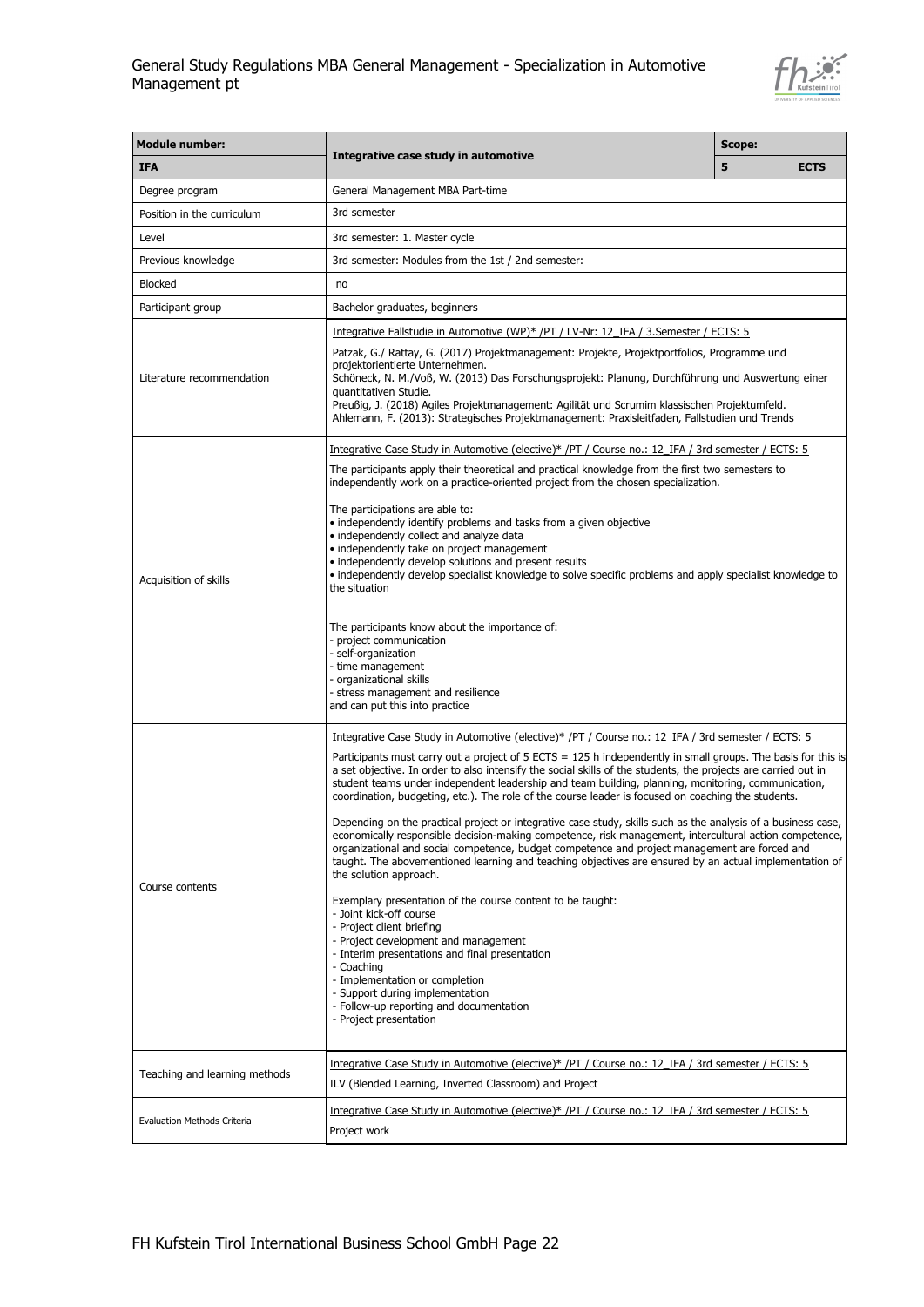

| <b>Module number:</b>                                |                                                                                                                                                                                                                                                                                                                                                                                                                                                                                                                                                                               | Scope: |             |  |
|------------------------------------------------------|-------------------------------------------------------------------------------------------------------------------------------------------------------------------------------------------------------------------------------------------------------------------------------------------------------------------------------------------------------------------------------------------------------------------------------------------------------------------------------------------------------------------------------------------------------------------------------|--------|-------------|--|
| <b>FVO</b>                                           | Leadership & Negotiation in the Automotive Industry                                                                                                                                                                                                                                                                                                                                                                                                                                                                                                                           | 5      | <b>ECTS</b> |  |
| Degree program                                       | NN - General Management MBA Part-time                                                                                                                                                                                                                                                                                                                                                                                                                                                                                                                                         |        |             |  |
| Position in the curriculum                           | 3rd semester                                                                                                                                                                                                                                                                                                                                                                                                                                                                                                                                                                  |        |             |  |
| Level                                                | 3rd semester: 1st Master cycle                                                                                                                                                                                                                                                                                                                                                                                                                                                                                                                                                |        |             |  |
| Previous knowledge                                   | 3rd semester: None                                                                                                                                                                                                                                                                                                                                                                                                                                                                                                                                                            |        |             |  |
| <b>Blocked</b>                                       | no                                                                                                                                                                                                                                                                                                                                                                                                                                                                                                                                                                            |        |             |  |
| Participant group                                    | Bachelor graduates, beginners                                                                                                                                                                                                                                                                                                                                                                                                                                                                                                                                                 |        |             |  |
| Literature recommendation                            | Leadership & Verhandlung in der Automobilindustrie (WP)* /ILV / LV-Nr: 14 LVA / 3. Semester / ECTS: 5<br>• Malik, F. (2019). Führen Leisten Leben: Wirksames Management für eine neue Welt<br>· Drucker, P. (2018). The effective executive<br>• Northhouse, P. G. (2018). Leadership: Theory and practice.<br>· Fisher, R., Ury, W. & Patton, B. (2004). Das Harvard-Konzept<br>· Nasher, J. (2013). Deal!: Du gibst mir, was ich will<br>· Wenski, G. (2019). Lösungsorientiert verhandeln im Technischen Vertrieb: Grundlagen, Strategien und<br>Tipps für faire Geschäfte |        |             |  |
| Acquisition of skills                                | Leadership & Negotiation in the Automotive Industry (elective)* /ILV / Course no.: 14 LVA / 3rd semester<br>The participants:<br>• know the basics of modern leadership<br>• can describe and apply various different leadership principles<br>• can describe and apply different leadership principles<br>· can assess and lead different personality types<br>• know obstacles and ways of effective communication<br>• know different negotiation strategies and tactics and can apply them purposefully                                                                   |        |             |  |
| Course contents                                      | Leadership & Negotiation in the Automotive Industry (elective)* /ILV / Course no.: 14 LVA / 3rd semester<br>• Leadership principles and theories<br>· Modern leadership tools<br>• Personality typologies<br>• Negotiation types, processes and phases<br>• Manipulation techniques                                                                                                                                                                                                                                                                                           |        |             |  |
| Teaching and learning methods                        | Leadership & Negotiation in the Automotive Industry (elective)* /ILV / Course no.: 14 LVA / 3rd semester<br>ILV (Blended Learning, Inverted Classroom)                                                                                                                                                                                                                                                                                                                                                                                                                        |        |             |  |
| Portfolio work<br><b>Evaluation Methods Criteria</b> |                                                                                                                                                                                                                                                                                                                                                                                                                                                                                                                                                                               |        |             |  |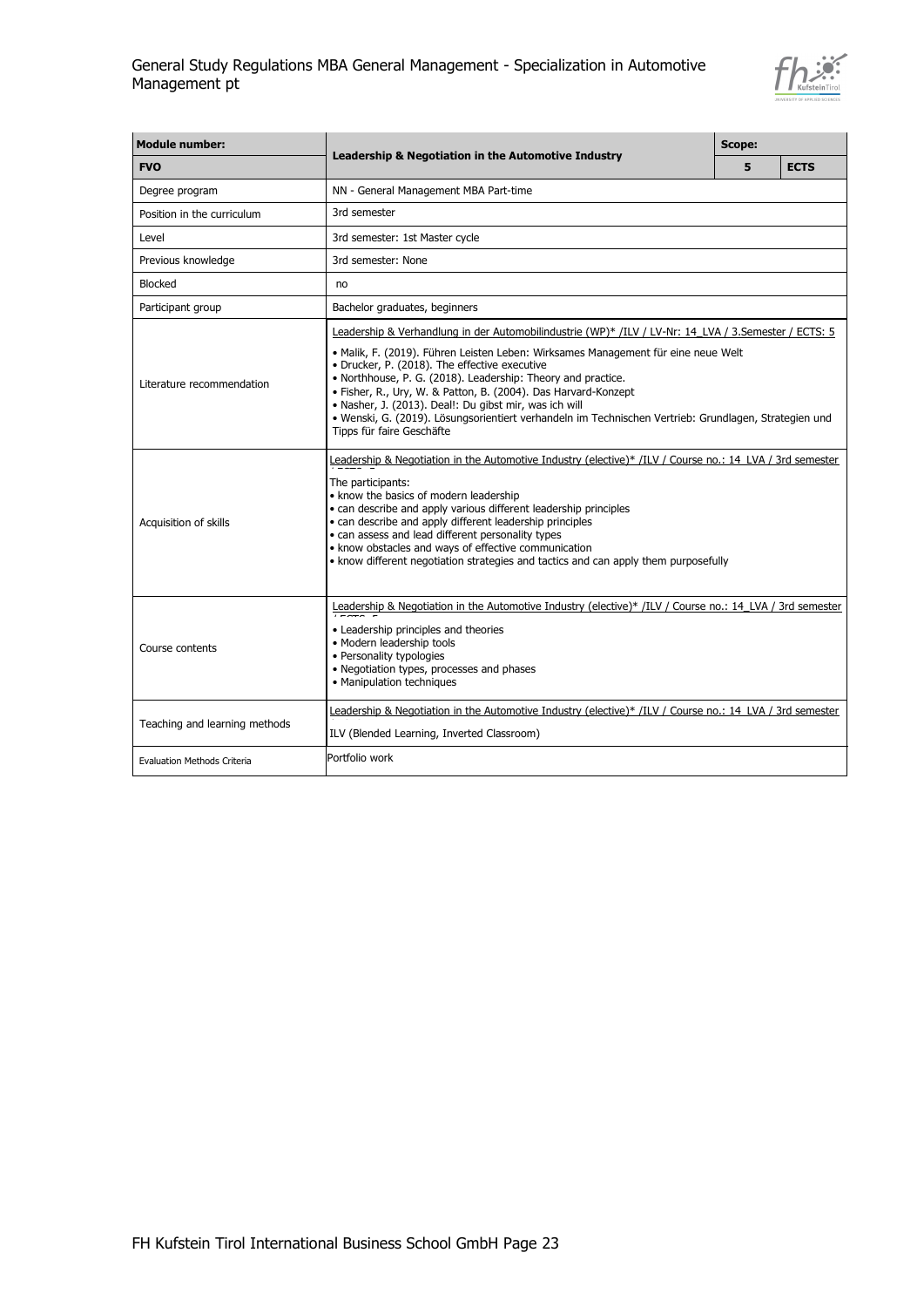

| <b>Module number:</b>              |                                                                                                                                                                                                                                                                                                                                                                                                                                                                                                                                                                                                                                                                                                                                                                                                                     | <b>Scope:</b> |             |
|------------------------------------|---------------------------------------------------------------------------------------------------------------------------------------------------------------------------------------------------------------------------------------------------------------------------------------------------------------------------------------------------------------------------------------------------------------------------------------------------------------------------------------------------------------------------------------------------------------------------------------------------------------------------------------------------------------------------------------------------------------------------------------------------------------------------------------------------------------------|---------------|-------------|
| <b>TAI</b>                         | Trends in the automotive industry                                                                                                                                                                                                                                                                                                                                                                                                                                                                                                                                                                                                                                                                                                                                                                                   | 5             | <b>ECTS</b> |
| Degree program                     | General Management MBA Part-time                                                                                                                                                                                                                                                                                                                                                                                                                                                                                                                                                                                                                                                                                                                                                                                    |               |             |
| Position in the curriculum         | 3rd semester                                                                                                                                                                                                                                                                                                                                                                                                                                                                                                                                                                                                                                                                                                                                                                                                        |               |             |
| Level                              | 3rd semester: 1st Master cycle                                                                                                                                                                                                                                                                                                                                                                                                                                                                                                                                                                                                                                                                                                                                                                                      |               |             |
| Previous knowledge                 | 3rd semester: none                                                                                                                                                                                                                                                                                                                                                                                                                                                                                                                                                                                                                                                                                                                                                                                                  |               |             |
| <b>Blocked</b>                     | no                                                                                                                                                                                                                                                                                                                                                                                                                                                                                                                                                                                                                                                                                                                                                                                                                  |               |             |
| Participant group                  | Bachelor graduates, beginners                                                                                                                                                                                                                                                                                                                                                                                                                                                                                                                                                                                                                                                                                                                                                                                       |               |             |
| Literature recommendation          | Trends in the Automotive Industry (elective)* /ILV / Course no.: 11 TAI / 3rd semester / ECTS: 5<br>The recommended reading is structured according to the selected trend topic                                                                                                                                                                                                                                                                                                                                                                                                                                                                                                                                                                                                                                     |               |             |
| Acquisition of skills              | Trends in the Automotive Industry (elective)* /ILV / Course no.: 11_TAI / 3rd semester / ECTS: 5<br>The contents of this ILV are not fixed, but are adapted to the currently prevailing trends, which determines<br>the acquisition of skills. Exemplary areas to be covered are:<br>The participants:<br>• know specific trends in the automotive industry and deepen their knowledge in this area<br>. know current practical issues in the automotive industry and their areas of application<br>• can link previously-acquired knowledge in management with the trends in the automotive industry,<br>critically reflect on them and analyze their areas of application<br>• can contribute acquired knowledge to a discussion<br>• can reflect on and evaluate activities of experts from business and science |               |             |
| Course contents                    | Trends in the Automotive Industry (elective)* /ILV / Course no.: 11 TAI / 3rd semester / ECTS: 5<br>The contents of this ILV are not fixed, but are adapted to the currently prevailing trends. Content<br>examples may include:<br>• Product and development management in the automotive industry<br>• Trends and business models in the field of electromobility and autonomous driving<br>• Automotive, mobility and sustainability management<br>· Sales management and negotiation techniques<br>• International automotive business                                                                                                                                                                                                                                                                          |               |             |
| Teaching and learning methods      | Trends in the Automotive Industry (elective)* /ILV / Course no.: 11_TAI / 3rd semester / ECTS: 5<br>ILV (Blended Learning, Inverted Classroom)                                                                                                                                                                                                                                                                                                                                                                                                                                                                                                                                                                                                                                                                      |               |             |
| <b>Evaluation Methods Criteria</b> | Trends in the Automotive Industry (elective)* /ILV / Course no.: 11_TAI / 3rd semester / ECTS: 5<br>Portfolio work                                                                                                                                                                                                                                                                                                                                                                                                                                                                                                                                                                                                                                                                                                  |               |             |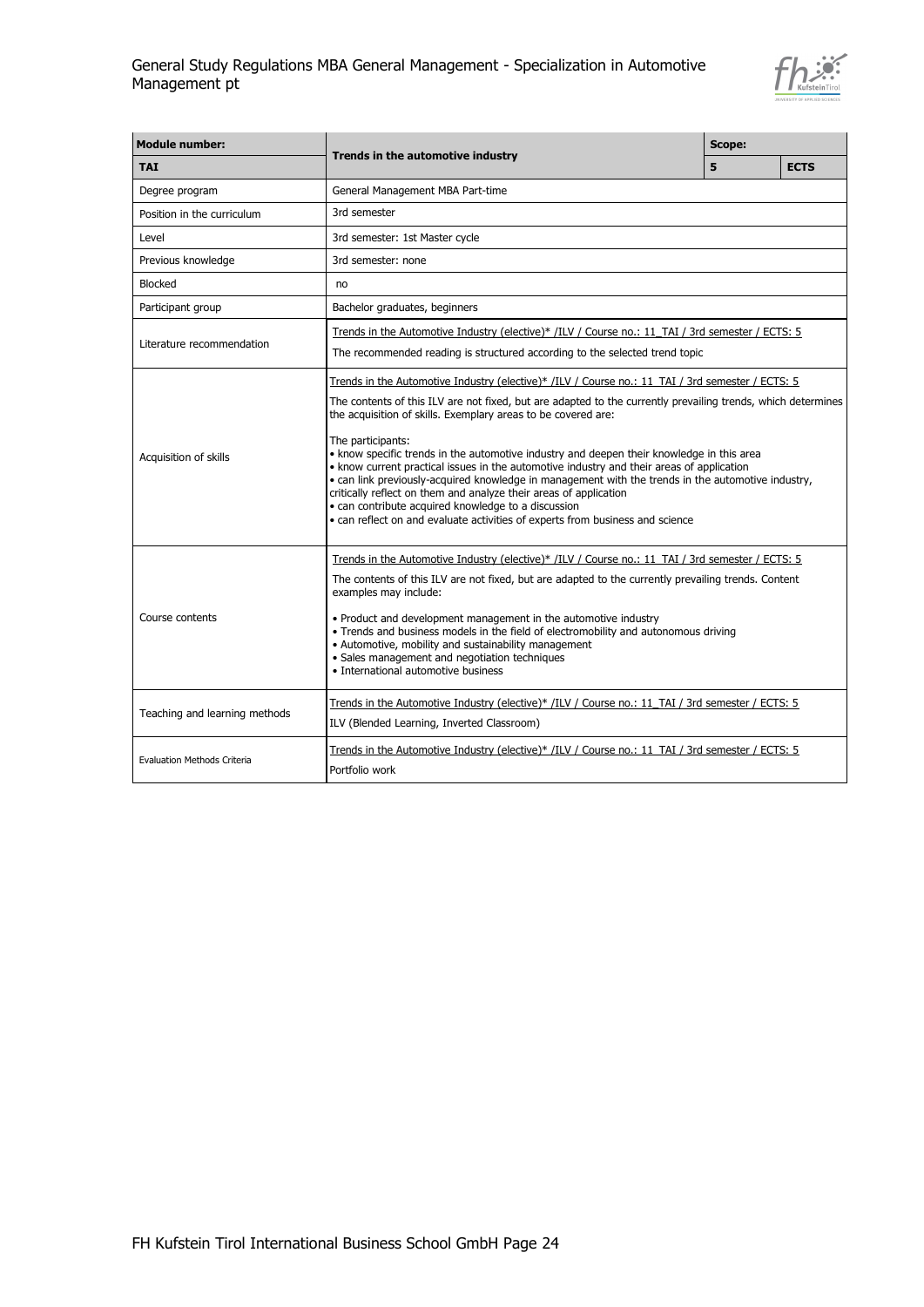

| <b>Module number:</b>              |                                                                                                                                                                                                                                                                                                                                                                                                                                                                                                                                                                                                                                                                                                                                                                                                                                              | Scope: |             |  |
|------------------------------------|----------------------------------------------------------------------------------------------------------------------------------------------------------------------------------------------------------------------------------------------------------------------------------------------------------------------------------------------------------------------------------------------------------------------------------------------------------------------------------------------------------------------------------------------------------------------------------------------------------------------------------------------------------------------------------------------------------------------------------------------------------------------------------------------------------------------------------------------|--------|-------------|--|
| <b>DTI</b>                         | <b>Design Thinking &amp; Innovation</b>                                                                                                                                                                                                                                                                                                                                                                                                                                                                                                                                                                                                                                                                                                                                                                                                      | 3      | <b>ECTS</b> |  |
| Degree program                     | General Management MBA Part-time                                                                                                                                                                                                                                                                                                                                                                                                                                                                                                                                                                                                                                                                                                                                                                                                             |        |             |  |
| Position in the curriculum         | 4th semester                                                                                                                                                                                                                                                                                                                                                                                                                                                                                                                                                                                                                                                                                                                                                                                                                                 |        |             |  |
| Level                              | 4th semester: 1st Master cycle                                                                                                                                                                                                                                                                                                                                                                                                                                                                                                                                                                                                                                                                                                                                                                                                               |        |             |  |
| Previous knowledge                 | 4th semester: none                                                                                                                                                                                                                                                                                                                                                                                                                                                                                                                                                                                                                                                                                                                                                                                                                           |        |             |  |
| <b>Blocked</b>                     | no                                                                                                                                                                                                                                                                                                                                                                                                                                                                                                                                                                                                                                                                                                                                                                                                                                           |        |             |  |
| Participant group                  | Bachelor graduates, beginners                                                                                                                                                                                                                                                                                                                                                                                                                                                                                                                                                                                                                                                                                                                                                                                                                |        |             |  |
| Literature recommendation          | Design Thinking & Innovation /ILV / Course no.: 15 DTI / 4th semester / ECTS: 3<br>• Schallmo, D. (2017): Design Thinking erfolgreich anwenden: So entwickeln Sie in 7 Phasen<br>kundenorientierte Produkte und Dienstleistungen<br>· Freudenthaler-Mayrhofer, D./ Sposato, T. (2017): Corporate Design Thinking: Wie Unternehmen ihre<br>Innovationen erfolgreich gestalten<br>• Kerguenne, A./ Schaefer, H./ Taherivand, A. (2017): Design Thinking: Die agile Innovations-Strategie<br>· Kohne, A. (2016): Business Development: Kundenorientierte Geschäftsfeldentwicklung für erfolgreiche<br>Unternehmen<br>• Brenner, H./ Misu, C. (2015): internationales Business Development: Export-Märkte, Risikoanalyse,<br>Strategien                                                                                                          |        |             |  |
| Acquisition of skills              | Design Thinking & Innovation /ILV / Course no.: 15 DTI / 4th semester / ECTS: 3<br>The participants:<br>• know the definition of Design Thinking and are able to integrate this method into modern management<br>• know the basics of innovation management and process<br>• are able to analyze and evaluate the processes of Design Thinking<br>• are able to apply the ten tools of Design Thinking<br>• are able to develop innovative, promising ideas with interdisciplinary teams<br>• promote the creative potential of their colleagues or employees and thus accelerate the innovation<br>processes<br>• know methods for creating the right environment for executing, delivering and sustaining innovations to<br>drive business development<br>• can accompany trend analysis & risk-opportunity trade-offs for business growth |        |             |  |
| Course contents                    | Design Thinking & Innovation /ILV / Course no.: 15 DTI / 4th semester / ECTS: 3<br>• Concept of Design Thinking and the customer claim (in the socio-legal triangular relationship/double<br>customer concept)<br>• Strategic set-up of Design Thinking projects<br>• Design Thinking Process (What is? What if? What wows? What works?)<br>. Ten Tools of Design Thinking (visualization, Journey Mapping, Value Chain Analysis Mind Mapping,<br>Brainstorming, Concept Development, Assumption Testing, Rapid Prototyping, Customer Co-Creation,<br>Learning Launch)<br>• Developing products and services in a human-centered way; from problem to solution concept<br>• Strategic business development<br>• Assessing and evaluating innovation concepts                                                                                 |        |             |  |
| Teaching and learning methods      | Design Thinking & Innovation /ILV / Course no.: 15 DTI / 4th semester / ECTS: 3<br>ILV (Blended Learning, Inverted Classroom)                                                                                                                                                                                                                                                                                                                                                                                                                                                                                                                                                                                                                                                                                                                |        |             |  |
| <b>Evaluation Methods Criteria</b> | Design Thinking & Innovation /ILV / Course no.: 15 DTI / 4th semester / ECTS: 3<br>Portfolio work                                                                                                                                                                                                                                                                                                                                                                                                                                                                                                                                                                                                                                                                                                                                            |        |             |  |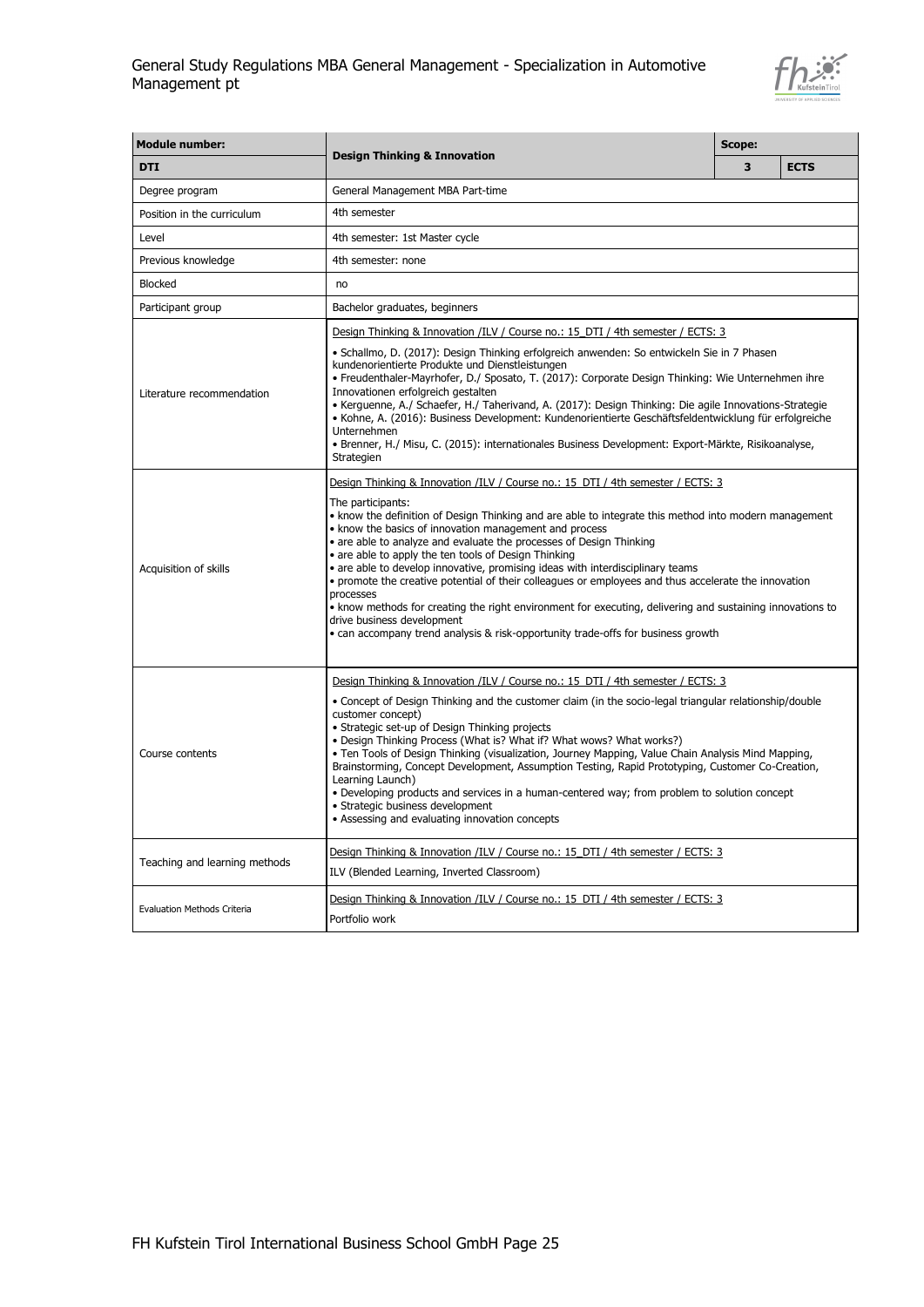

| <b>Module number:</b>                                                     |                                                                                                                                                                                                                                                                                                                                                                                                                                                                                                                                                                                                                                                                                                                                                                                                                                                                       |    | Scope:      |  |
|---------------------------------------------------------------------------|-----------------------------------------------------------------------------------------------------------------------------------------------------------------------------------------------------------------------------------------------------------------------------------------------------------------------------------------------------------------------------------------------------------------------------------------------------------------------------------------------------------------------------------------------------------------------------------------------------------------------------------------------------------------------------------------------------------------------------------------------------------------------------------------------------------------------------------------------------------------------|----|-------------|--|
| <b>Master Thesis &amp; colloquium for the Master Thesis</b><br><b>MAK</b> |                                                                                                                                                                                                                                                                                                                                                                                                                                                                                                                                                                                                                                                                                                                                                                                                                                                                       | 24 | <b>ECTS</b> |  |
| Degree program                                                            | General Management MBA Part-time                                                                                                                                                                                                                                                                                                                                                                                                                                                                                                                                                                                                                                                                                                                                                                                                                                      |    |             |  |
| Position in the curriculum                                                | 4th semester                                                                                                                                                                                                                                                                                                                                                                                                                                                                                                                                                                                                                                                                                                                                                                                                                                                          |    |             |  |
| Level                                                                     | 4th semester: Consolidation                                                                                                                                                                                                                                                                                                                                                                                                                                                                                                                                                                                                                                                                                                                                                                                                                                           |    |             |  |
| Previous knowledge                                                        |                                                                                                                                                                                                                                                                                                                                                                                                                                                                                                                                                                                                                                                                                                                                                                                                                                                                       |    |             |  |
| <b>Blocked</b>                                                            | no                                                                                                                                                                                                                                                                                                                                                                                                                                                                                                                                                                                                                                                                                                                                                                                                                                                                    |    |             |  |
| Participant group                                                         | Bachelor graduates, beginners                                                                                                                                                                                                                                                                                                                                                                                                                                                                                                                                                                                                                                                                                                                                                                                                                                         |    |             |  |
| Literature recommendation                                                 | Master thesis & colloquium for the Master Thesis /ILV / Course no.: 16 MAK / 4th semester / ECTS: 24<br>Ebster, C./ Stalzer, L. (2013) Wissenschaftliches Arbeiten für Wirtschafts- und Sozialwissenschaftler<br>Schütz, M./Röbken, H. (2016) Bachelor- und Masterarbeiten verfassen: Abschlussarbeiten in Organisationen<br>Theisen, M. R./ Theisen, M. (2017) Wissenschaftliches Arbeiten: Erfolgreich bei Bachelor- und Masterarbeit<br>Sandberg, B. (2017) Wissenschaftliches Arbeiten von Abbildung bis Zitat: Lehr- und Übungsbuch für<br>Bachelor, Master und Promotion                                                                                                                                                                                                                                                                                        |    |             |  |
| Acquisition of skills                                                     | Master thesis & colloquium for the Master Thesis /ILV / Course no.: 16 MAK / 4th semester / ECTS: 24<br>The participations are able to:<br>• independently prepare and elaborate a subject-specific topic as well as review and apply it using scientific<br>methods<br>• carry out complex scientific research projects<br>• apply scientific and research methods<br>• apply the basics of scientific work<br>• present scientific facts<br>• critically question scientific findings<br>• independently write an academic paper at the level of a Master Thesis                                                                                                                                                                                                                                                                                                    |    |             |  |
| Course contents                                                           | Master thesis & colloquium for the Master Thesis /ILV / Course no.: 16 MAK / 4th semester / ECTS: 24<br>Students must independently complete a Master thesis of 20 ECTS = 500 h. Regular meetings to discuss the<br>current status and progress of the Master thesis with the accompanying academic supervision serve as<br>support.<br>In the context of a colloquium with the scope of $2$ ECTS = 50h, the following course contents are dealt with:<br>• independent development and elaboration of an interdisciplinary topic<br>• finding and justifying the methodology<br>· content-related and organizational help for the preparation of the Master's thesis<br>• presenting and defending academic papers<br>· leading discussions about academic papers<br>Master Thesis: 20 ECTS<br>Final examination: 2 ECTS<br>Colloquium for the Master Thesis: 2 ECTS |    |             |  |
| Teaching and learning methods                                             | Master thesis & colloquium for the Master Thesis /ILV / Course no.: 16 MAK / 4th semester / ECTS: 24<br>Coaching within the scope of the Master Thesis preparation                                                                                                                                                                                                                                                                                                                                                                                                                                                                                                                                                                                                                                                                                                    |    |             |  |
| <b>Evaluation Methods Criteria</b>                                        | Master thesis & colloquium for the Master Thesis /ILV / Course no.: 16 MAK / 4th semester / ECTS: 24<br><b>Master Thesis</b>                                                                                                                                                                                                                                                                                                                                                                                                                                                                                                                                                                                                                                                                                                                                          |    |             |  |

### <span id="page-25-0"></span>**2.4. Internship**

## <span id="page-25-1"></span>**2.5 Semester Abroad**

| <b>Obligatory</b><br>(semester specification) | semester | abroad l | No |
|-----------------------------------------------|----------|----------|----|
|                                               |          |          |    |